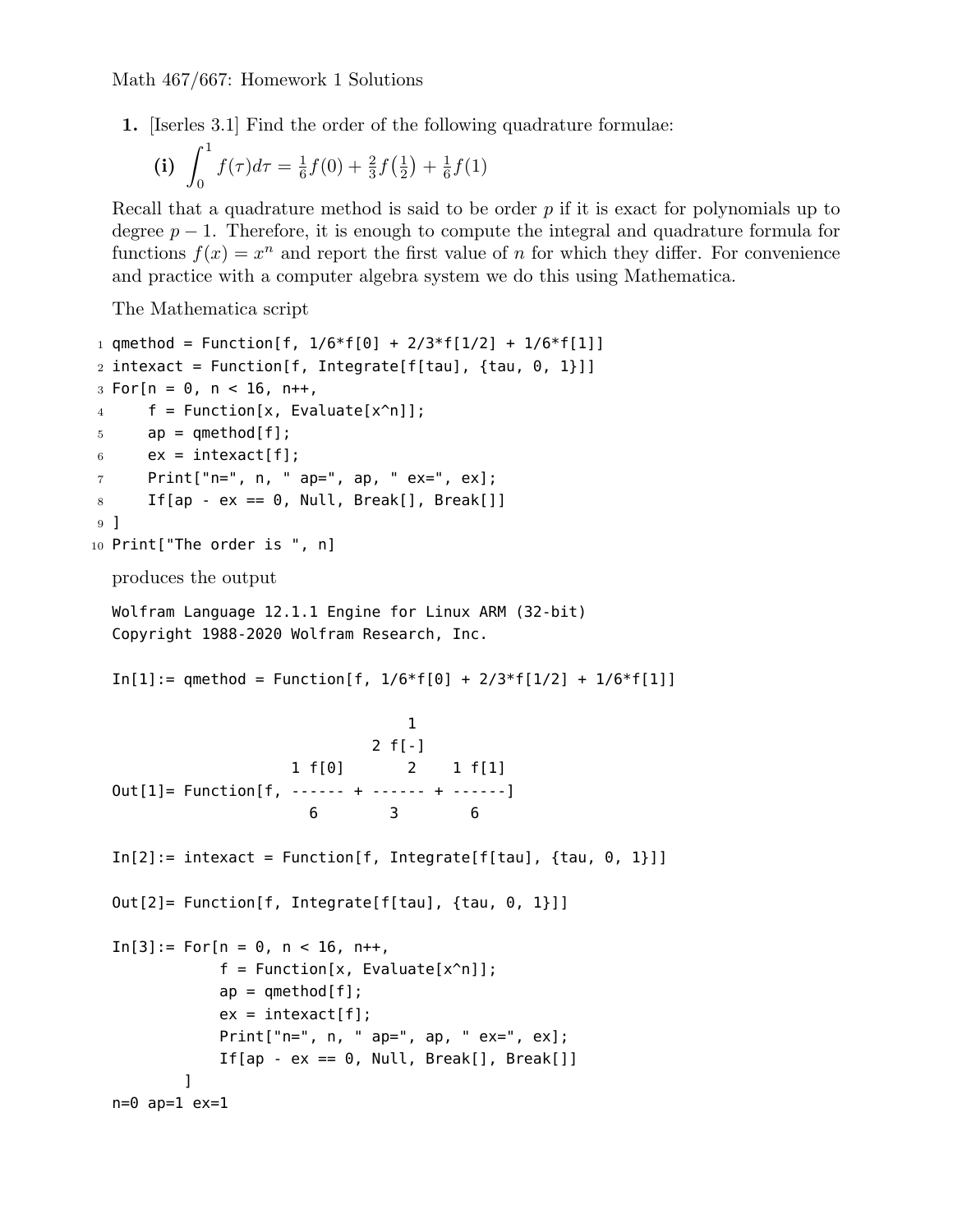```
1 1
  n=1 ap=- ex=-2 2
         1 1
  n=2 ap=- ex=-
         3 3
         1 1
  n=3 ap=- ex=-4 4
         5 1
  n=4 ap=-- ex=-
         24 5
  In[4]:= Print["The order is ", n]
  The order is 4
  In[5]:=Therefore the method is order 4.
      (iii) \int_1^10
               f(\tau)d\tau=\frac{1}{8}\frac{1}{8}f(0) + \frac{3}{8}f(\frac{1}{3})(\frac{1}{3}) + \frac{3}{8}\frac{3}{8}f(\frac{2}{23}) + \frac{1}{8}\frac{1}{8}f(1)The Mathematica script
_1 qmethod = Function[f, 1/8*f[0] + 3/8f[1/3] + 3/8*f[2/3] + 1/8*f[1]]
2 intexact = Function[f, Integrate[f[tau], {tau, 0, 1}]]
3 \text{ For } [n = 0, n < 16, n++,4 f = Function[x, Evaluate[x^n]];
5 ap = qmethod[f];
6 \qquad ex = \text{intexact}[f];7 Print["n=", n, " ap=", ap, " ex=", ex];
8 If[ap - ex == 0, Null, Break[], Break[]]
9 ]
10 Print["The order is ", n]
  produces the output
  Wolfram Language 12.1.1 Engine for Linux ARM (32-bit)
  Copyright 1988-2020 Wolfram Research, Inc.
  In[1]: qmethod = Function[f, 1/8*f[0] + 3/8f[1/3] + 3/8*f[2/3] + 1/8*f[1]]
                                     1 2
                                 3 f[-] 3 f[-]
                       1 f[0] 3 3 1 f[1]
  Out[1]= Function[f, ------ + ------ + ------ + ------]
                         8 8 8 8
```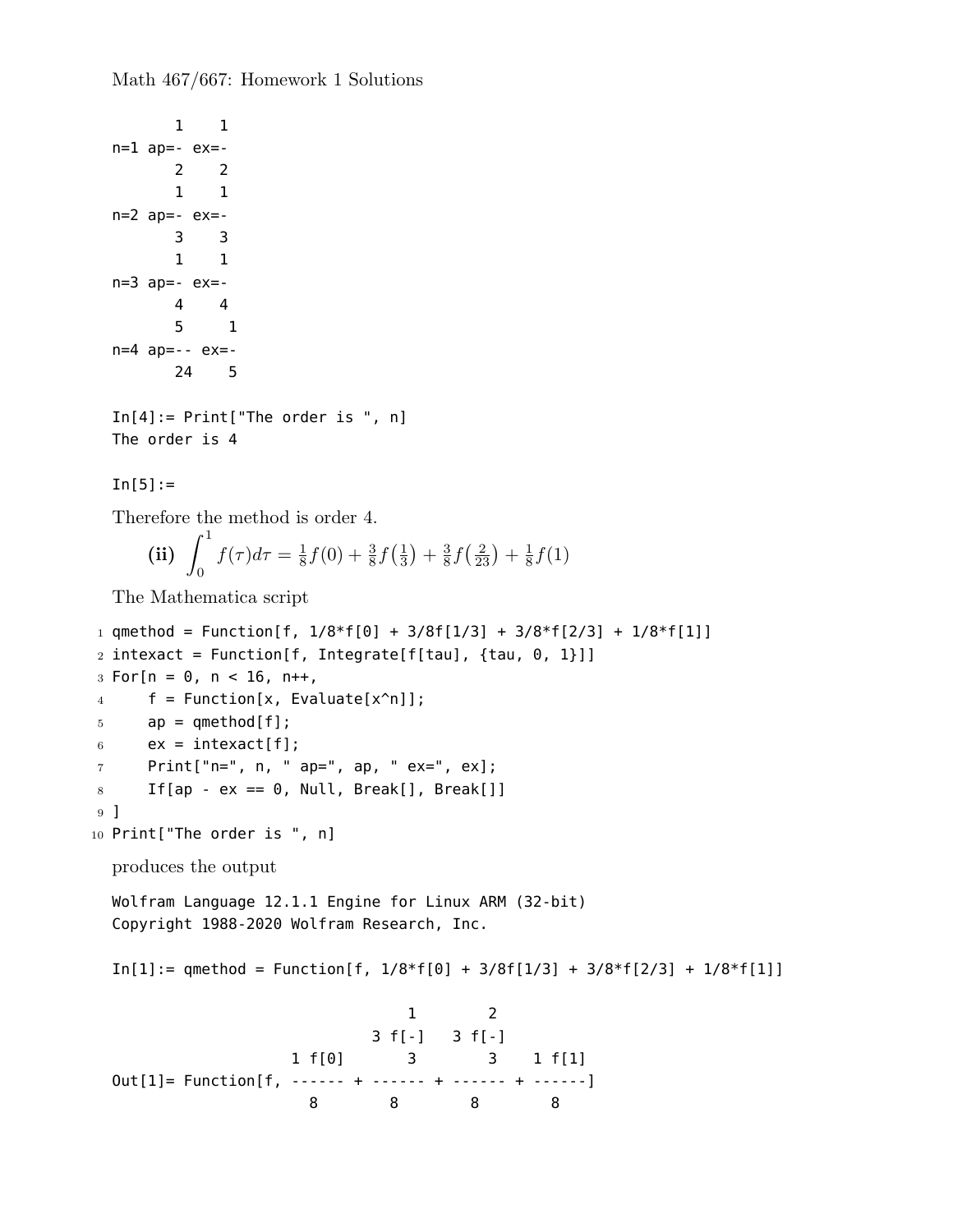```
In[2]: = intexact = Function[f, Integrate[f[tau], {tau, 0, 1}]]
  Out[2]= Function[f, Integrate[f[tau], {tau, 0, 1}]]
  In[3]: = For[n = 0, n < 16, n++,f = Function[x, Evaluate[x^n]];ap = qmethod[f];ex = interest[f];Print["n=", n, " ap=", ap, " ex=", ex];
                If[ap - ex == 0, Null, Break[], Break[]]
           \mathbf{I}n=0 ap=1 ex=1
          1 1
  n=1 ap=- ex=-2 2
          1 1
  n=2 ap=- ex=-
          3 3
          1 1
  n=3 ap=- ex=-4 4
          11 1
  n=4 ap=-- ex=-
          54 5
  In[4]:= Print["The order is ", n]
  The order is 4
  In[5]:=Therefore the method is order 4.
      (iii) \int_1^10
               f(\tau)d\tau=\frac{2}{3}\frac{2}{3} f(\frac{1}{4})(\frac{1}{4}) - \frac{1}{3}rac{1}{3}f(\frac{1}{2})(\frac{1}{2}) + \frac{1}{6}\frac{1}{6} f\left(\frac{3}{4}\right)\frac{3}{4}The Mathematica script
1 qmethod = Function[f, 2/3*f[1/4] - 1/3*f[1/2] + 2/3*f[3/4]]
2 intexact = Function[f, Integrate[f[tau], {tau, 0, 1}]]
3 For[n = 0, n < 16, n++4 f = Function[x, Evaluate[x^n]];
5 ap = qmethod[f];
6 \qquad ex = \text{intexact}[f];7 Print["n=", n, " ap=", ap, " ex=", ex];
8 If[ap - ex == 0, Null, Break[], Break[]]
9 ]
```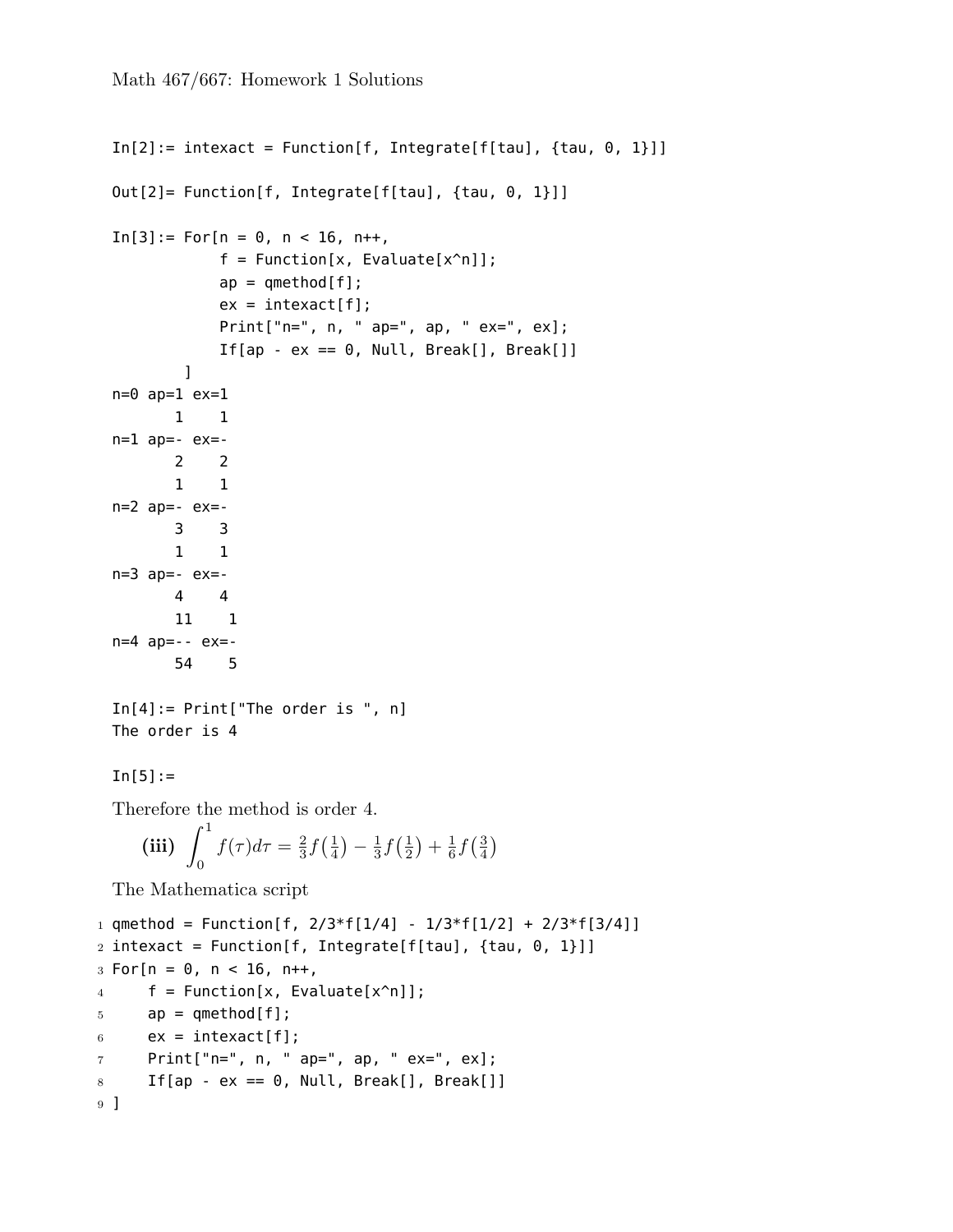```
10 Print["The order is ", n]
  produces the output
  Wolfram Language 12.1.1 Engine for Linux ARM (32-bit)
  Copyright 1988-2020 Wolfram Research, Inc.
  In[1]: = qmethod = Function[f, 2/3*f[1/4] - 1/3*f[1/2] + 2/3*f[3/4]]
                         1 1 3
                    2 f[-] 1 f[-] 2 f[-]
                        4 2 4
 Out[1]= Function[f, ------ - ------ + ------]
                      3 3 3
  In[2]: = intexact = Function[f, Integrate[f[tau], {tau, 0, 1}]]
  Out[2]= Function[f, Integrate[f[tau], {tau, 0, 1}]]
  In[3]:= For[n = 0, n < 16, n++,f = Function[x, Evaluate[x^n]];
             ap = qmethod[f];ex = interest[f];Print["n=", n, " ap=", ap, " ex=", ex];
             If[ap - ex == 0, Null, Break[], Break[]]
         \mathbf{l}n=0 ap=1 ex=1
        1 1
  n=1 ap=- ex=-2 2
        1 1
  n=2 ap=- ex=-3 3
        1 1
  n=3 ap=- ex=-4 4
        37 1
  n=4 ap=--- ex=-
        192 5
  In[4]:= Print["The order is ", n]
  The order is 4
  In[5]:=Therefore the method is order 4.
```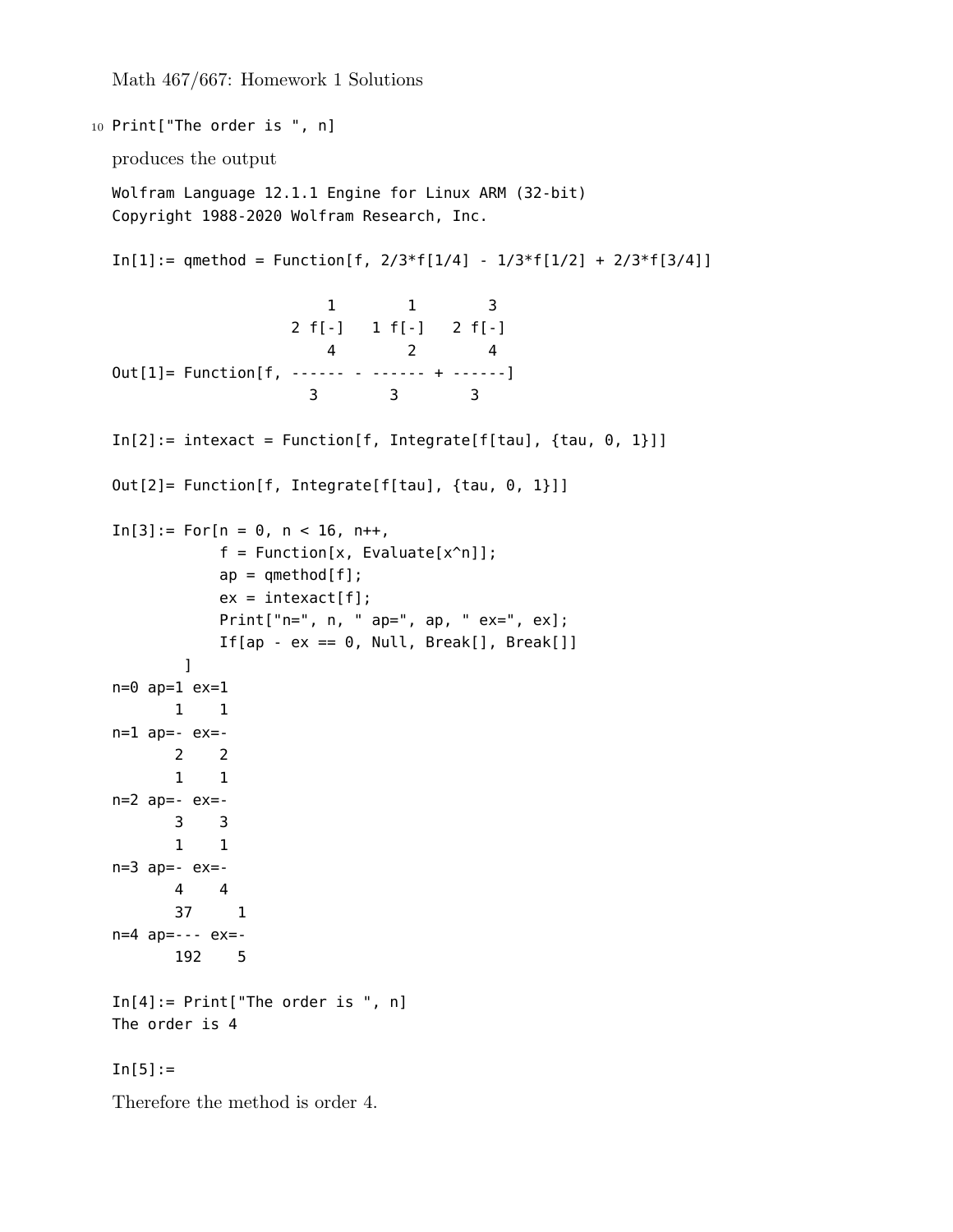```
(iv) \int_{0}^{\infty}0
                        f(\tau)e^{-\tau}d\tau = \frac{5}{3}\frac{5}{3}f(1) - \frac{3}{2}\frac{3}{2}f(2) + f(3) - \frac{1}{6}\frac{1}{6}f(4)
```
The Mathematica script

```
1 qmethod = Function[f, 5/3*f[1] - 3/2*f[2] + f[3] - 1/6*f[4]]
2 intexact = Function[f, Integrate[f[tau]*Exp[-tau], {tau, 0, Infinity}]]
3 For[n = 0, n < 16, n++4 f = Function[x, Evaluate[x^n]];
5 ap = qmethod[f];
6 \qquad ex = \text{intexact}[f];7 Print["n=", n, " ap=", ap, " ex=", ex];
8 If[ap - ex == 0, Null, Break[], Break[]]
9 ]
10 Print["The order is ", n]
  produces the output
  Wolfram Language 12.1.1 Engine for Linux ARM (32-bit)
  Copyright 1988-2020 Wolfram Research, Inc.
  In[1]: = qmethod = Function[f, 5/3*f[1] - 3/2*f[2] + f[3] - 1/6*f[4]]
                     5 f[1] 3 f[2] 1 f[4]
  Out[1]= Function[f, ------ - ------ + f[3] - ------]
                       3 2 6
  In[2]: intexact = Function[f, Integrate[f[tau]*Exp[-tau], {tau, 0, Infinity}]]
  Out[2]= Function[f, Integrate[f[tau] Exp[-tau], {tau, 0, Infinity}]]
  In[3]:= For[n = 0, n < 16, n++,f = Function[x, Evaluate[x^n]];ap = qmethod[f];ex = intexact[f];
              Print["n=", n, " ap=", ap, " ex=", ex];
              If[ap - ex == \theta, Null, Break[], Break[]]
          ]
  n=0 ap=1 ex=1
  n=1 ap=1 ex=1
  n=2 ap=2 ex=2n=3 ap=6 ex=6
  n=4 ap=16 ex=24
  In[4]:= Print["The order is ", n]
  The order is 4
```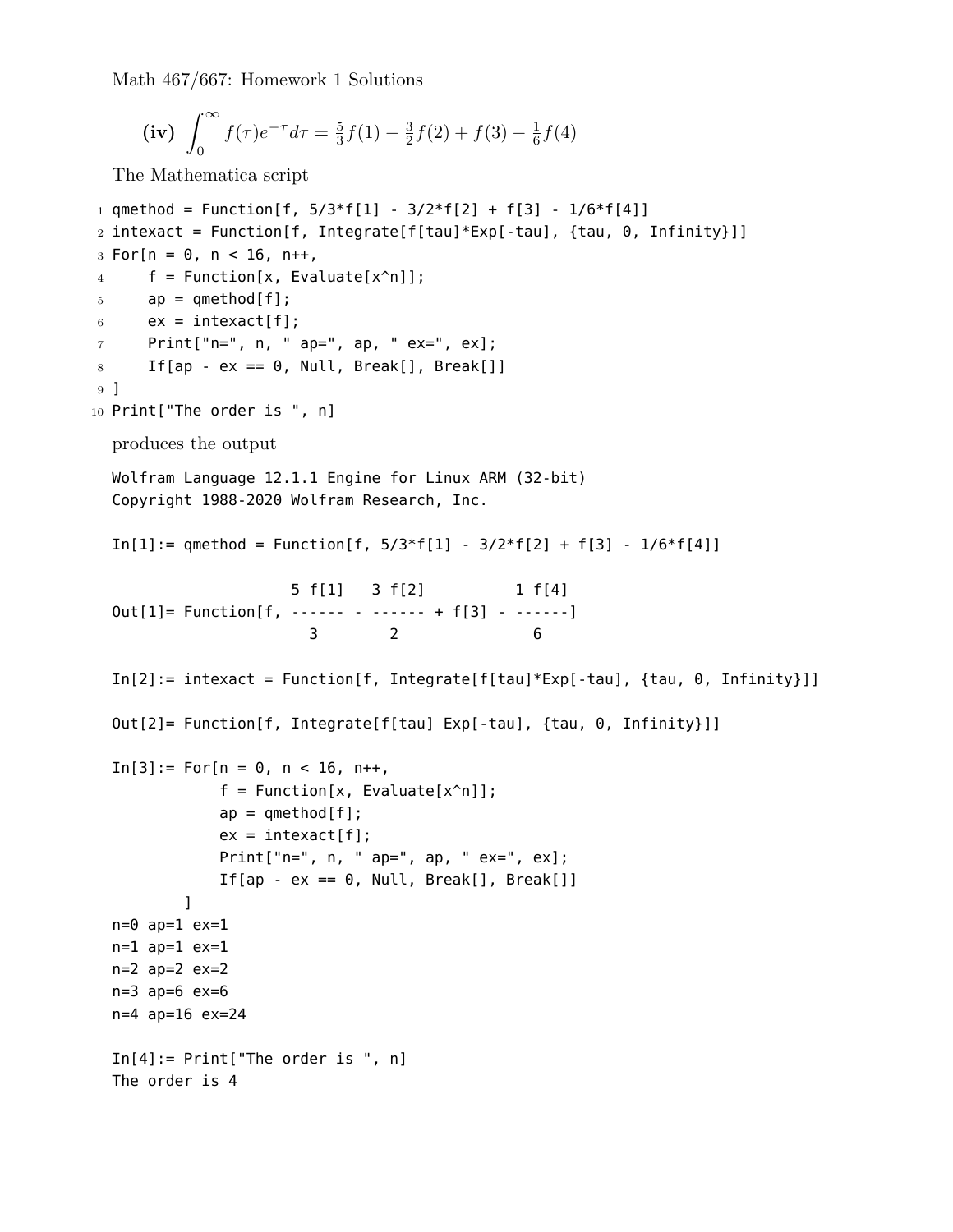$In[5]:=$ 

Therefore the method is order 4.

**2.** [Iserles 3.6] Determine all choices of *A*, *b* and *c* such that the resulting two-stage IRK method is order  $p \geq 3$ .

The general form of a two-stage IRK method is

$$
k_1 = f(t_n + hc_1, y_n + h(a_{11}k_1 + a_{12}k_2))
$$
  
\n
$$
k_2 = f(t_n + hc_2, y_n + h(a_{21}k_1 + a_{22}k_2))
$$
  
\n
$$
y_{n+1} = y_n + h(b_1k_1 + b_2k_2)
$$

where for consistency we already know that

$$
c_1 = a_{11} + a_{12}
$$
,  $c_2 = a_{21} + a_{22}$  and  $1 = b_1 + b_2$ .

Eliminating  $c_1$ ,  $c_2$  and  $b_2$  leaves five variables that may be used to satisfy the required order conditions. To this end we consider the truncation error

$$
\tau(h) = y(t + h) - y(t) - h(b_1k_1 + b_2k_2)
$$

where  $k_1$  and  $k_2$  are viewed as implicit functions of  $h$  and  $t$  such that

$$
k_1 = f(t + hc_1, y(t) + h(a_{11}k_1 + a_{12}k_2))
$$
  
\n
$$
k_2 = f(t + hc_2, y(t) + h(a_{21}k_1 + a_{22}k_2)).
$$

Now, expand  $\tau$  about  $h = 0$  as

$$
\tau(h) = \tau(0) + h\tau'(0) + \frac{h^2}{2!}\tau''(0) + \frac{h^3}{3!}\tau^{(3)}(0) + \mathcal{O}(h^4)
$$

and then find conditions on the remaining parameters such that

$$
\tau(0) = 0,
$$
  $\tau'(0) = 0,$   $\tau''(0) = 0$  and  $\tau^{(3)}(0) = 0.$ 

This we do using a computer algebra system as follows:

To ensure  $\tau''(0) = 0$  we obtain the condition

$$
1 + 2a_{21}(-1 + b1) + 2a_{22}(-1 + b_1) - 2a_{11}b_1 - 2a_{12}b1 = 0
$$

and use this to eliminate  $b_1$  as

$$
b_1 = \frac{-1 + 2a_{21} + 2a_{22}}{2(a_{11} + a_{12} - a_{21} - a_{22})}
$$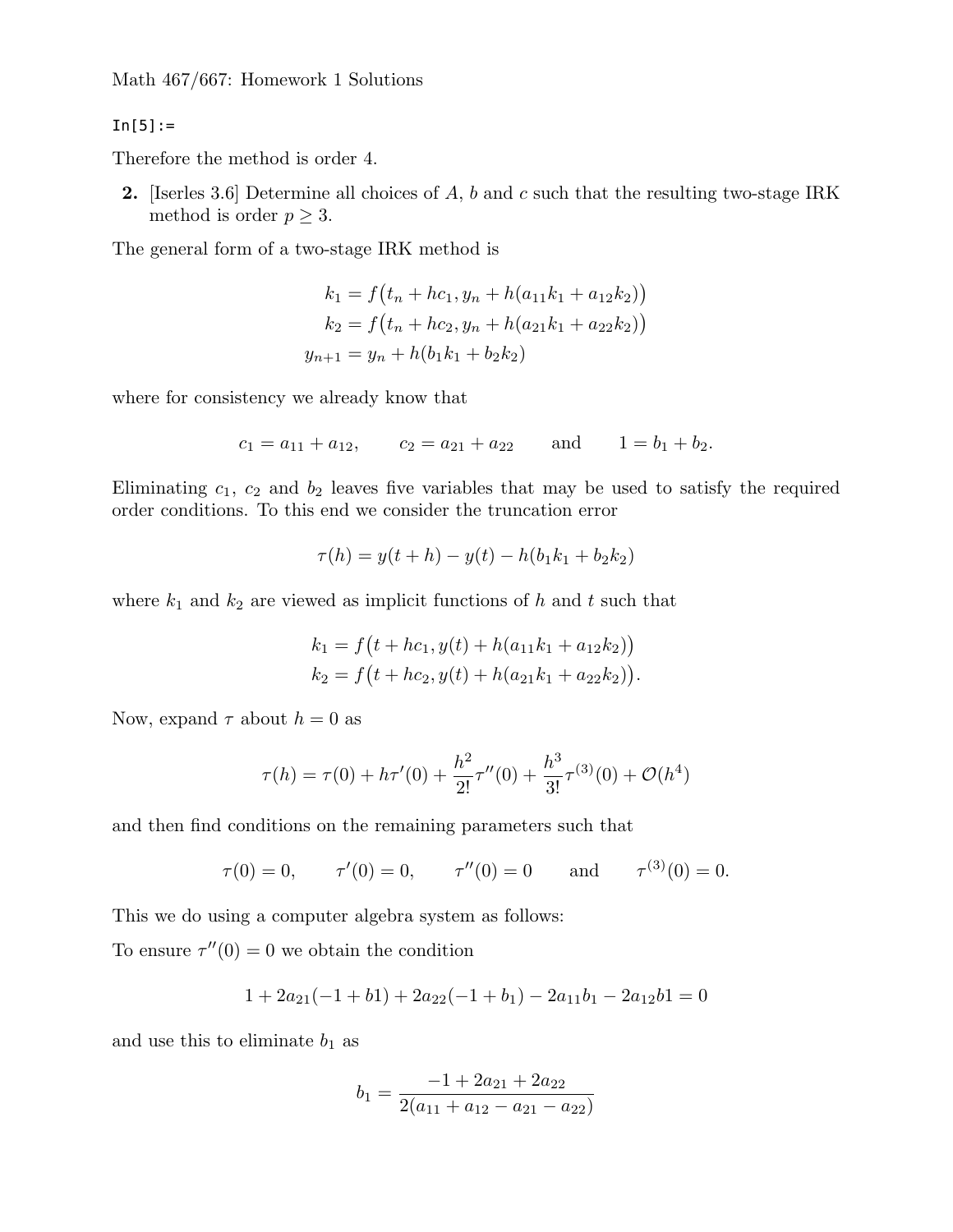To ensure  $\tau'''(0) = 0$  we first obtain the condition

$$
2 - 3a_{21} - 3a_{22} + a_{11}(-3 + 6a_{21} + 6a_{22}) + a_{12}(-3 + 6a_{21} + 6a_{22}) = 0
$$

and use this to eliminate *a*<sup>12</sup> as

$$
a_{12} = \frac{-2 + 3a_{11} + 3a_{21} - 6a_{11}a_{21} + 3a_{22} - 6a_{11}a_{22}}{3(-1 + 2a_{21} + 2a_{22})}.
$$

This leads to another condition

$$
-1 - 6a_{21}^2 + a_{21}(6 - 12a_{22}) + 5a_{22} - 6a_{22}^2 + 3a_{11}(-1 + 2a_{21} + 2a_{22})^2 = 0
$$

which we then use to eliminate  $a_{11}$  as

$$
a_{11} = \frac{1 + 6a_{21}^2 - 5a_{22} + 6a_{22}^2 + 6a_{21}(-1 + 2a_{22})}{3(-1 + 2a_{21} + 2a_{22})^2}.
$$

This leaves two variables  $a_{21}$  and  $a_{22}$  that corresponding to a two-parameter family of IRK methods of order  $p \geq 3$ . Note that one could eliminate other variables in favor of the ones used here. This would lead to the same two-parameter family of IRK methods, just parameterized in a different way.

For reference, the Mathematica script used for the above calculations was

```
1 ode=y'->Function[t,f[t,y[t]]]
2 eq1=k1[h]==f[t+c1*h,y[t]+h*(a11*k1[h]+a12*k2[h])]
3 eq2=k2[h]==f[t+c2*h,y[t]+h*(a21*k1[h]+a22*k2[h])]
4 r=y[t+h]-y[t]-h*(b1*k1[h]+b2*k2[h])
5 c1=a11+a12
6 c2=a21+a22
7 b2=1-b1
8 ode
9 eq1
10 eq2
11 r
12 deq1=D[eq1,h]/.ode
13 deq2=D[eq2,h]/.ode
14 dk1=Solve[{deq1,deq2},{k1'[h],k2'[h]}][[1]][[1]];
15 dk2=Solve[{deq1,deq2},{k1'[h],k2'[h]}][[1]][[2]];
16 sk1=k1[0]->f[t,y[t]]
17 sk2=k2[0]->f[t,y[t]]
18 dr=D[r,h]/.{ode,dk1,dk2};
19 Simplify[dr/.h->0/.{sk1,sk2}]
20 d2r=D[dr,h]/.{ode,dk1,dk2};
21 d2r0=Simplify[d2r/.h->0/.{sk1,sk2}]
22 cond4=Coefficient[d2r0,Derivative[1,0][f][t,y[t]]]=0
```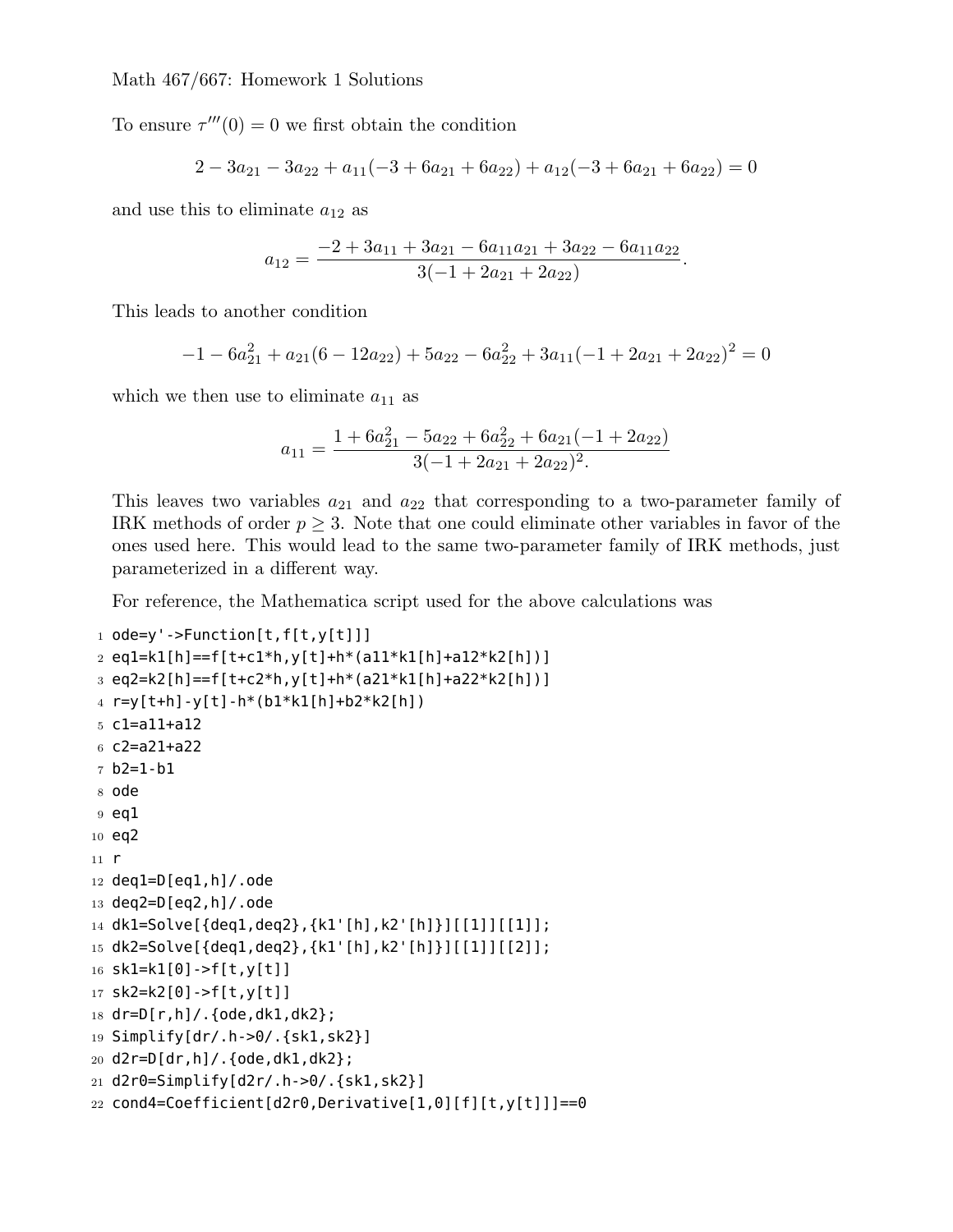```
23 sub4=Solve[cond4,b1][[1]][[1]]
24 newb1=b1/.sub4
25 b1=newb1
26 Simplify[d2r0]
27 d3r=D[d2r,h]/.{ode,dk1,dk2};
28 d3r0=Simplify[d3r/.h->0/.{sk1,sk2}]
29 cond5=Simplify[Coefficient[d3r0,Derivative[2,0][f][t,y[t]]]]==0
30 sub5=Solve[cond5,a12][[1]][[1]]
31 newa12=a12/.sub5
32 a12=newa12
33 d3r00=Simplify[d3r0]
34 cond6=Coefficient[
35 Coefficient[d3r00,Derivative[0,1][f][t,y[t]]],
36 Derivative[1,0][f][t,y[t]]]==0
37 sub6=Solve[cond6,a11][[1]][[1]]
38 newa11=Simplify[a11/.sub6]
39 a11=newa11
40 Simplify[d3r00]
  and the resulting output
  Wolfram Language 12.1.1 Engine for Linux ARM (32-bit)
  Copyright 1988-2020 Wolfram Research, Inc.
  In[1]:=ode=y'-\rightarrow Function[t,f[t,y[t]]]Out[1] = y' -> Function[t, f[t, y[t]]]In[2]:= eq1=k1[h] == f[t+c1*h, y[t]+h*(a11*k1[h]+a12*k2[h])]Out[2] = k1[h] == f[cl h + t, h (all k1[h] + a12 k2[h]) + y[t]]In[3]: = eq2=k2[h] == f[t+c2*h, y[t]+h*(a21*k1[h]+a22*k2[h])]Out[3] = k2[h] == f[c2 h + t, h (a21 k1[h] + a22 k2[h]) + y[t]]In[4]: = r=y[t+h]-y[t]-h*(b1*k1[h]+b2*k2[h])Out[4] = -(h (b1 k1[h] + b2 k2[h])) - y[t] + y[h + t]In[5]: = C1 = a11 + a120ut[5] = a11 + a12In[6]: = c2=a21+a22
```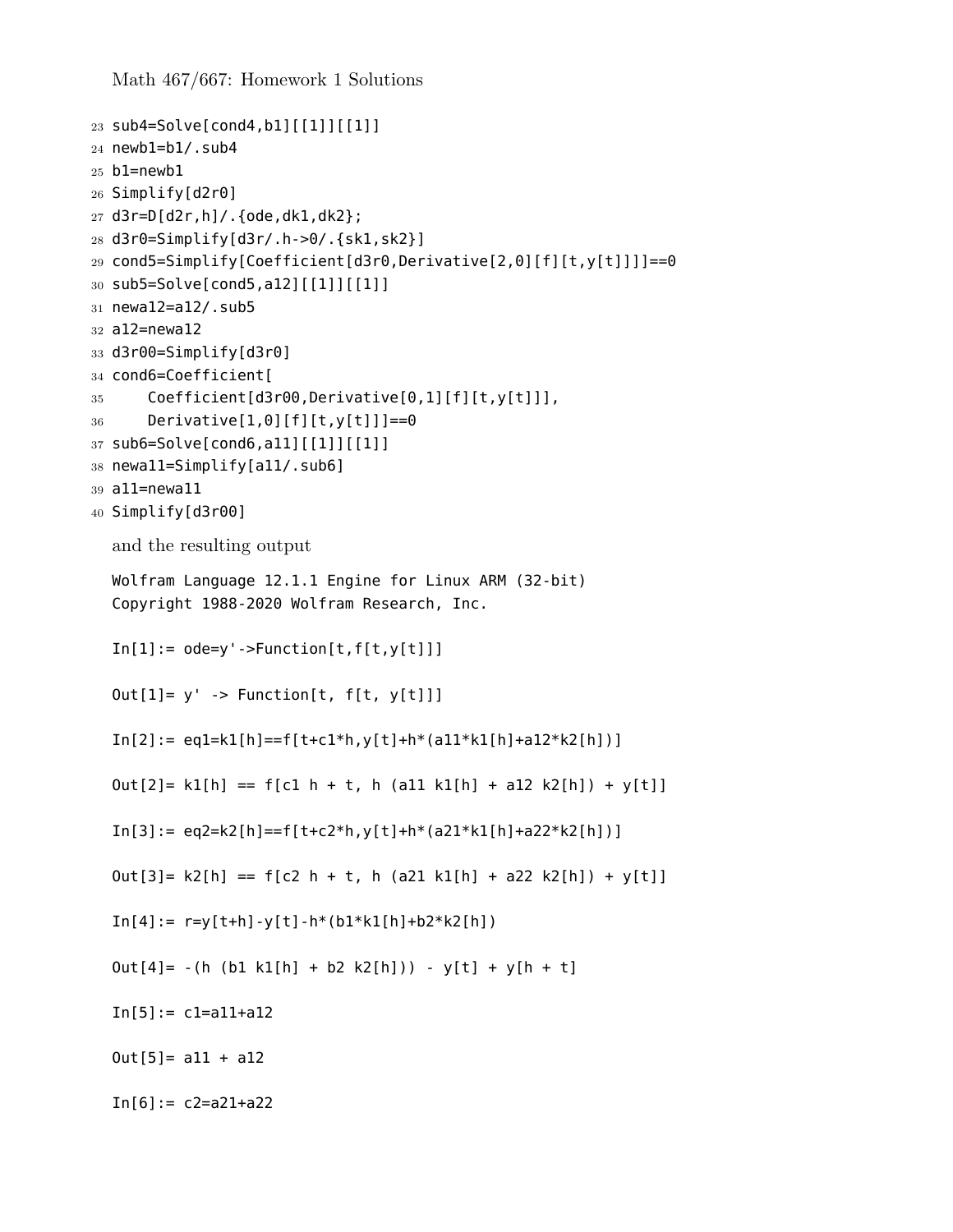```
0ut[6] = a21 + a22In[7]:= b2=1-b10ut[7] = 1 - b1In[8]:=odeOut[8] = y' -> Function[t, f[t, y[t]]]
In[9]:= eq1Out[9] = k1[h] == f[(a11 + a12) h + t, h (a11 k1[h] + a12 k2[h]) + y[t]]In[10]:= eq2Out[10]= k2[h] == f[(a21 + a22) h + t, h (a21 k1[h] + a22 k2[h]) + y[t]]
In[11]:= rOut[11] = -(h (b1 k1[h] + (1 - b1) k2[h])) - y[t] + y[h + t]In[12]:= deq1=D[eq1,h]/.ode
Out[12] = k1'[h] == (all k1[h] + al2 k2[h] + h (all k1'[h] + al2 k2'[h]))
       (0,1)> f [(a11 + a12) h + t, h (a11 k1[h] + a12 k2[h]) + y[t]] +
                  (1,0)
> (all + al2) f [(all + al2) h + t, h (all k1[h] + al2 k2[h]) + y[t]]
In [13]: = deg2 = D[eq2, h]/.odeOut[13] = k2' [h] == (a21 k1[h] + a22 k2[h] + h (a21 k1'[h] + a22 k2'[h]))(0,1)> f [(a21 + a22) h + t, h (a21 k1[h] + a22 k2[h]) + y[t]] +
                  (1,0)
> (a21 + a22) f [(a21 + a22) h + t, h (a21 k1[h] + a22 k2[h]) + y[t]]
In[14]:= dk1=Solve[{deq1,deq2},{k1'[h],k2'[h]}][[1]][[1]];
```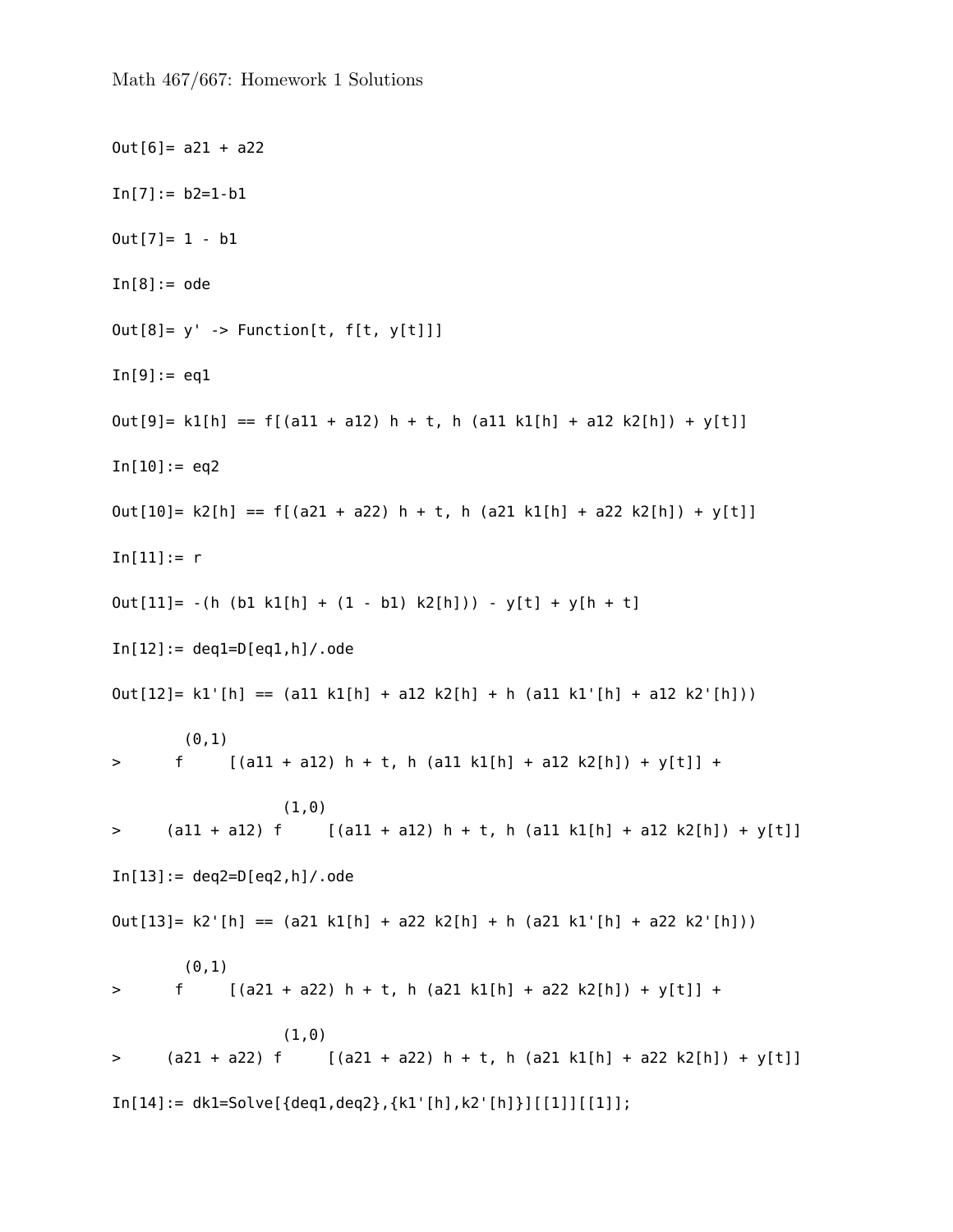```
In[15]:= dk2=Solve[{deq1,deq2},{k1'[h],k2'[h]}][[1]][[2]];
In[16]:= sk1=k1[0]->f[t,y[t]]Out[16] = k1[0] \rightarrow f[t, y[t]]In[17]:= sk2=k2[0]-f[t,y[t]]Out[17] = k2[0] \rightarrow f[t, y[t]]In[18]: = dr = D[r,h]/.{ode,dk1,dk2};
In[19]: = Simplify[dr/.h->0/.{}sk1,sk2]0ut[19] = 0In[20]:= d2r=D[dr,h]/.{ode,dk1,dk2};
In[21]:= d2r0=Simplify[d2r/.h->0/.{sk1,sk2}]
Out[21] = (1 + 2 a21 (-1 + b1) + 2 a22 (-1 + b1) - 2 a11 b1 - 2 a12 b1)(0,1) (1,0)> (f[t, y[t]] f [t, y[t]] + f [t, y[t]])
In[22]:= cond4=Coefficient[d2r0,Derivative[1,0][f][t,y[t]]]=0Out[22] = 1 + 2 a21 (-1 + b1) + 2 a22 (-1 + b1) - 2 a11 b1 - 2 a12 b1 == 0In[23]: = sub4=Solve[cond4, b1] [[1]] [[1]]]-(-1 + 2 a21 + 2 a22)Out[23]= b1 -> -------------------------
              2 (a11 + a12 - a21 - a22)
In[24]:= newbl=b1/.sub4-(-1 + 2 a21 + 2 a22)Out[24]= -------------------------
        2 (a11 + a12 - a21 - a22)
In[25]:= b1=newb1
```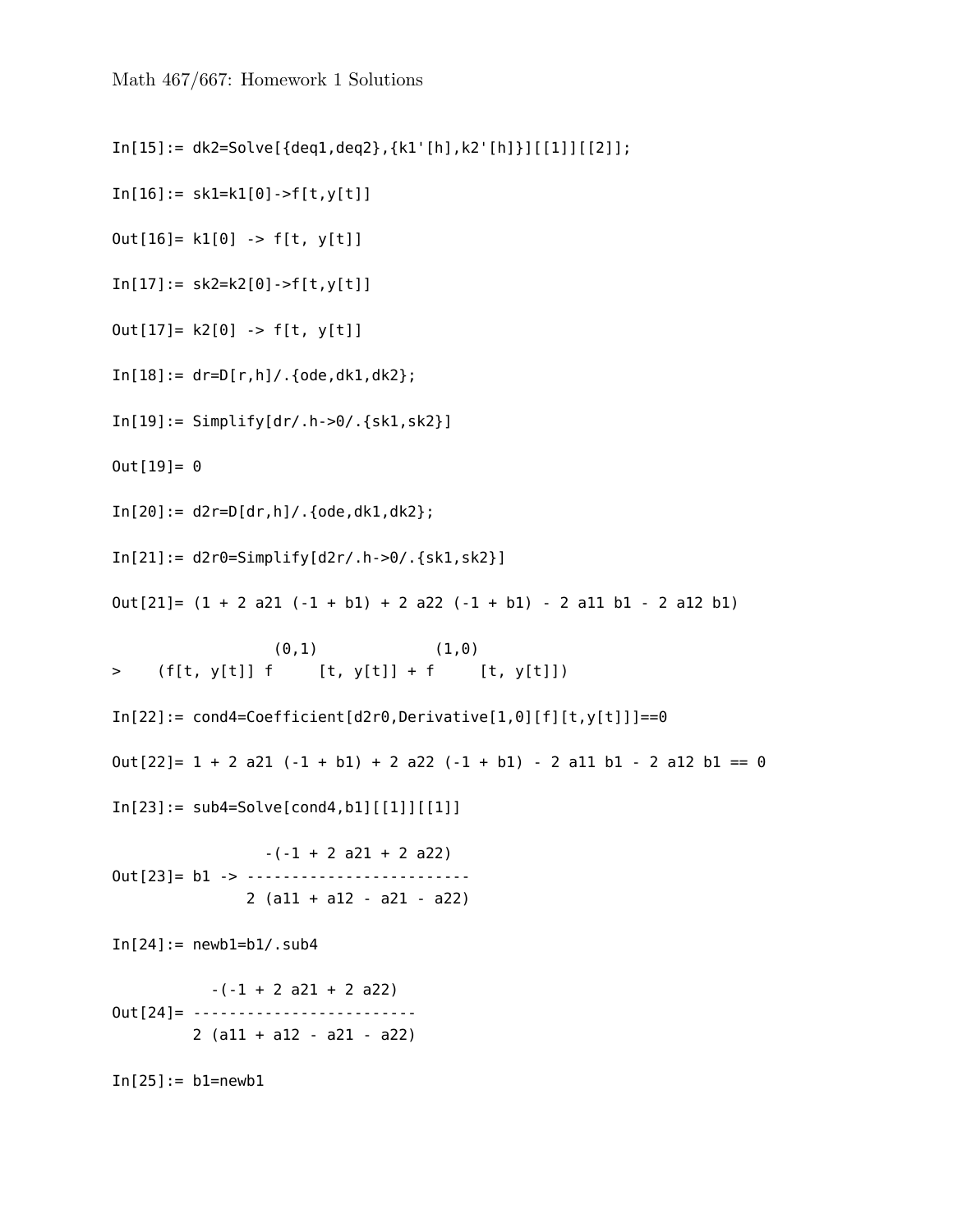```
-(-1 + 2 a21 + 2 a22)0ut<sup>[25]</sup> = ---------------------------
        2 (a11 + a12 - a21 - a22)
In[26]:= Simplify[d2r0]0ut[26] = 0In[27]:= d3r=D[d2r,h]/.{ode,dk1,dk2};
In[28]:= d3r0=Simplify[d3r/.h->0/.{sk1,sk2}]
Out[28] = ((2 - 3 a21 - 3 a22 + a11 (-3 + 6 a21 + 6 a22) +2(0,2)> al2 (-3 + 6 a21 + 6 a22)) f[t, y[t]] f [t, y[t]]) / 2 +
                                             (0,1)
> (1 - 6 al2 a21 - 3 a22 + al1 (-3 + 6 a22)) f [t, y[t]]
      (1,0)
> f [t, y[t]] + f[t, y[t]]
                                                (0,1) 2
> ((1 - 6 al2 a21 - 3 a22 + al1 (-3 + 6 a22)) f [t, y[t]] +
> (2 - 3 a21 - 3 a22 + a11 (-3 + 6 a21 + 6 a22) +
                                    (1,1)
> a12 (-3 + 6 a21 + 6 a22)) f [t, y[t]]) +
> ((2 - 3 a21 - 3 a22 + a11 (-3 + 6 a21 + 6 a22) + a12 (-3 + 6 a21 + 6 a22))(2,0)
> f [t, y[t]]) / 2
In [29]: = cond5=Simplify [Coefficient [d3r0, Derivative[2,0][f][t,y[t]]]] == 00ut[29]=
     2 - 3 a21 - 3 a22 + a11 (-3 + 6 a21 + 6 a22) + a12 (-3 + 6 a21 + 6 a22)
> -----------------------------------------------------------------------\
```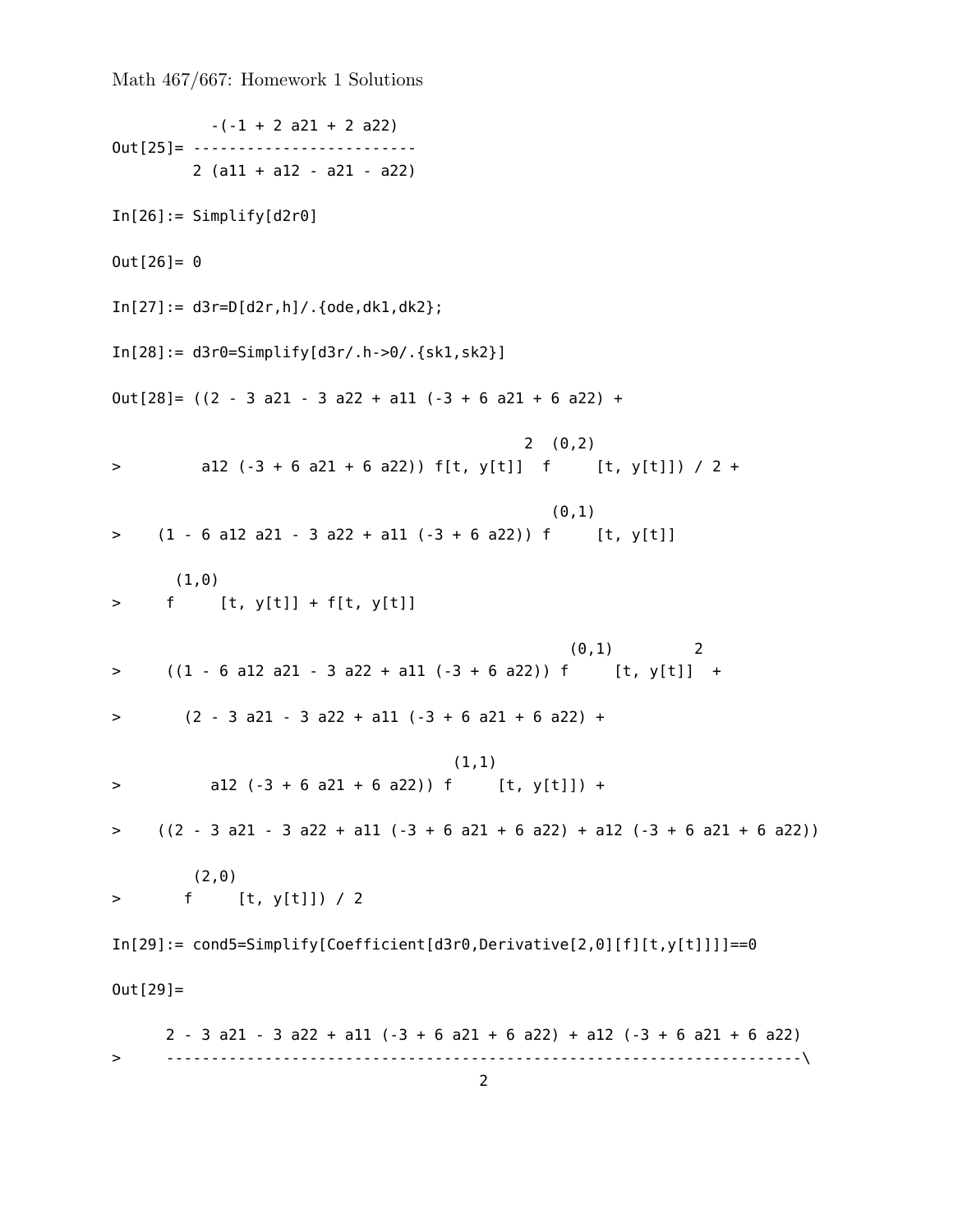Math 467/667: Homework 1 Solutions  $>$  == 0 In[30]:= sub5=Solve[cond5,a12][[1]][[1]]  $-2 + 3$  all  $+ 3$  a2l  $- 6$  all a2l  $+ 3$  a22  $- 6$  all a22 Out[30]= a12 -> -------------------------------------------------- 3 (-1 + 2 a21 + 2 a22) In[31]:= newa12=a12/.sub5  $-2 + 3$  all  $+ 3$  a2l  $- 6$  all a2l  $+ 3$  a22  $- 6$  all a22 Out[31]= -------------------------------------------------- 3 (-1 + 2 a21 + 2 a22) In[32]:= a12=newa12  $-2 + 3$  all  $+ 3$  a2l  $- 6$  all a2l  $+ 3$  a22  $- 6$  all a22 Out[32]= -------------------------------------------------- 3 (-1 + 2 a21 + 2 a22)  $In[33]:= d3r00 = Simply [d3r0]$ 2 2  $Out[33] = ((-1 - 6 a21 + a21 (6 - 12 a22) + 5 a22 - 6 a22 +$  $2(0,1)$  $>$  3 all  $(-1 + 2$  a2l  $+ 2$  a22)  $)$  f [t, y[t]]  $(0,1)$   $(1,0)$ > (f[t, y[t]] f [t, y[t]] + f [t, y[t]])) / (-1 + 2 a21 + 2 a22) In[34]:= cond6=Coefficient[ Coefficient[d3r00,Derivative[0,1][f][t,y[t]]],  $Derivative[1,0][f][t,y[t]]]=0$ 2 2  $Out[34] = (-1 - 6 a21 + a21 (6 - 12 a22) + 5 a22 - 6 a22 +$ 2  $>$  3 all  $(-1 + 2 a21 + 2 a22)$  ) /  $(-1 + 2 a21 + 2 a22) = 0$  $In[35]: = sub6 = Solve[cond6, a11][[1]][1]$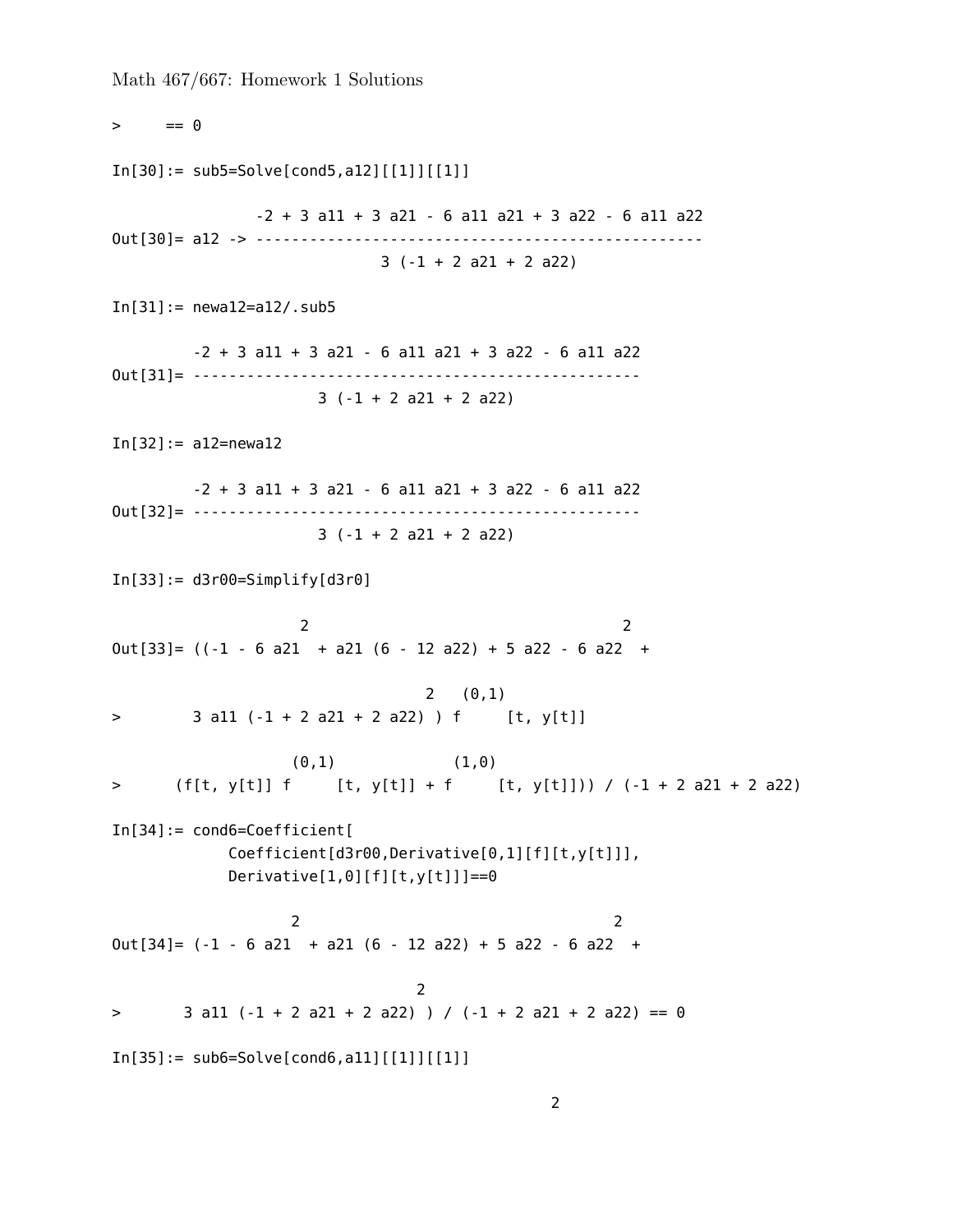1 6 a21 a21 (6 - 12 a22) Out[35]= a11 -> (------------------ + ------------------ - ------------------ -  $-1 + 2$  a21 + 2 a22  $-1 + 2$  a21 + 2 a22  $-1 + 2$  a21 + 2 a22 2 5 a22 6 a22 > ------------------ + ------------------) / (3 (-1 + 2 a21 + 2 a22))  $-1 + 2 a21 + 2 a22 -1 + 2 a21 + 2 a22$ In[36]:= newa11=Simplify[a11/.sub6] 2 2  $1 + 6$  a21 - 5 a22 + 6 a22 + 6 a21 (-1 + 2 a22) Out[36]= ------------------------------------------------ 2 3 (-1 + 2 a21 + 2 a22) In[37]:= a11=newa11 2 2  $1 + 6$  a21 - 5 a22 + 6 a22 + 6 a21 (-1 + 2 a22) Out[37]= ------------------------------------------------ 2 3 (-1 + 2 a21 + 2 a22)  $In[38]:= Simplyify[d3r00]$  $0$ ut $[38] = 0$  $In[39]:=$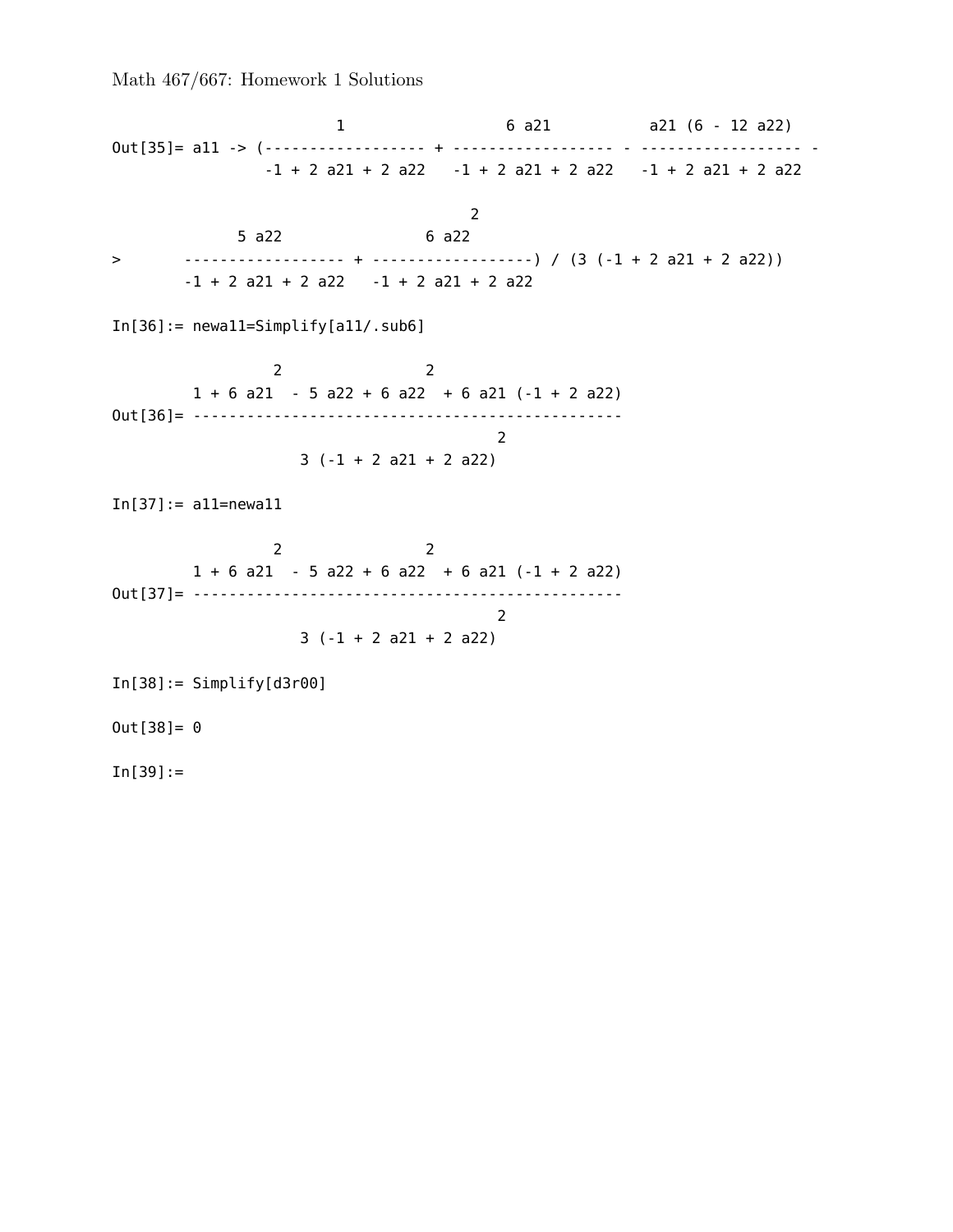**3.** [Iserles 3.7] Write the theta method

$$
y_{n+1} = y_n + h \big[ \theta f(t_n, y_n) + (1 - \theta) f(t_{n+1}, y_{n+1}) \big]
$$

as a Runge–Kutta method.

Applying  $f(t_{n+1}, \cdot)$  to both sides of the theta method yields

$$
f(t_{n+1}, y_{n+1}) = f(t_{n+1}, y_n + h[\theta f(t_n, y_n) + (1-\theta)f(t_{n+1}, y_{n+1})])
$$

Now writing

$$
k_1 = f(t_n, y_n)
$$
 and  $k_2 = f(t_{n+1}, y_{n+1})$ 

yields the IRK method

$$
k_1 = f(t_n, y_n)
$$
  
\n
$$
k_2 = f(t_n + h, y_n + h(\theta k_1 + (1 - \theta) k_2))
$$
  
\n
$$
y_{n+1} = y_n + h(\theta k_1 + (1 - \theta) k_2)).
$$

In tableau form this scheme may be expressed

$$
\begin{array}{c|c}\n0 \\
1 & \theta \\
\hline\n\end{array}\n\quad\n\begin{array}{c}\n1-\theta \\
\hline\n\end{array}
$$

.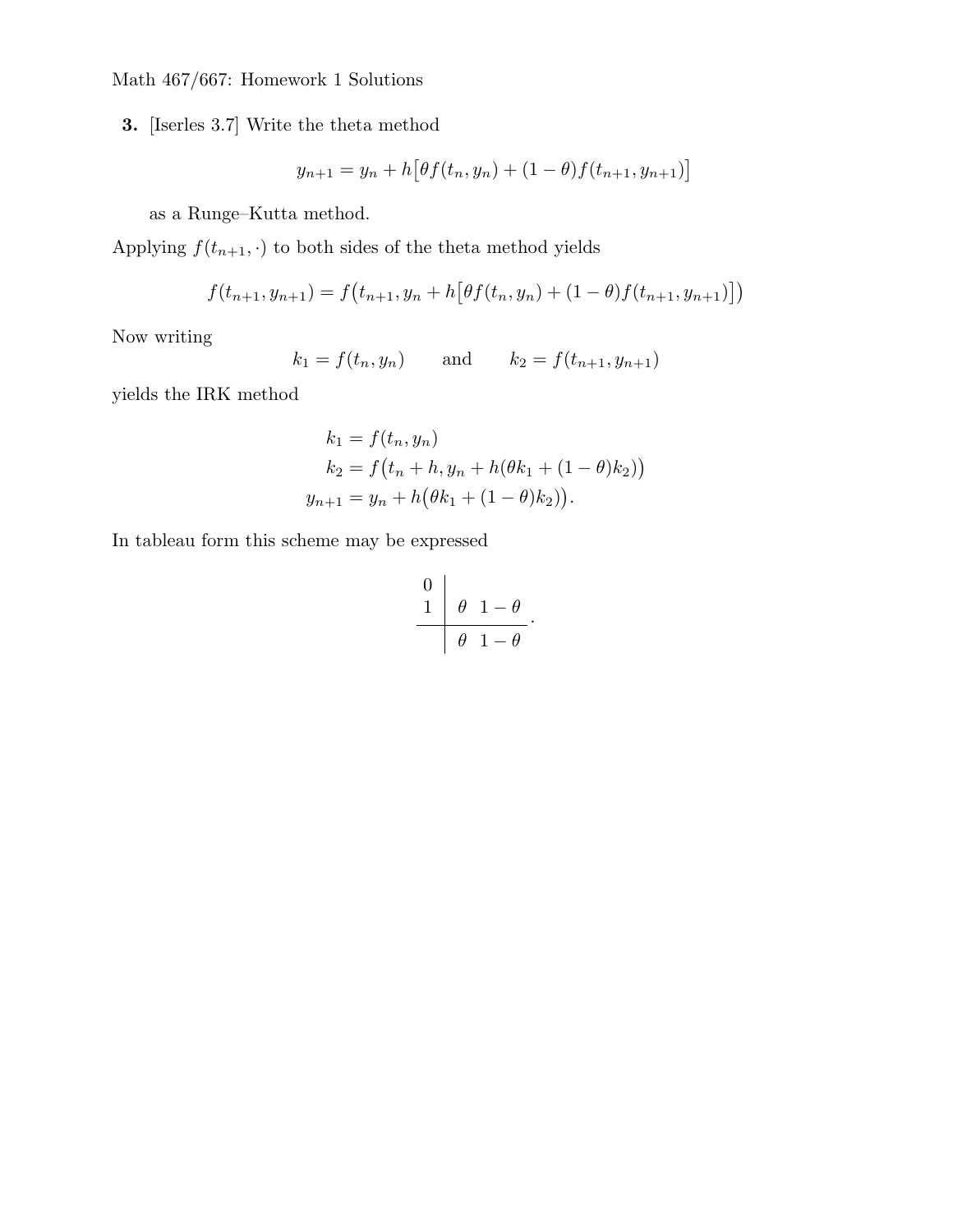- **4.** Complete the multi-part question about Gaussian quadrature:
	- (i) Make the change of variables  $y = \tan z$  so that

$$
\int_0^{\pi/2} \frac{dz}{\sqrt{1 + \tan z}} = \int_0^\infty g(y) dy.
$$

Write down an explicit formula for *g*(*y*).

Since  $y = \tan z$  it follows that  $z = \arctan y$ . Consequently

$$
dz = \frac{dy}{1+y^2}
$$
,  $\lim_{z \nearrow \pi/2} \tan z = \infty$  and  $\tan 0 = 0$ 

imply

$$
\int_0^{\pi/2} \frac{dz}{\sqrt{1 + \tan z}} = \int_0^\infty \frac{1}{\sqrt{1 + y}} \cdot \frac{dy}{1 + y^2}.
$$

It follows that

$$
g(y) = \frac{1}{(1+y^2)\sqrt{1+y}}.
$$

**(ii)** Show the further change of variables

$$
x = \frac{2y}{1+y} - 1
$$

transforms the integral above into the form

$$
\int_0^\infty g(y)dy = \int_{-1}^1 h(x)\sqrt{1-x}\,dx.
$$

Write down an explicit formula for *h*(*x*).

Solving for *y* in terms of *x* yields

$$
1 + x = \frac{2y}{1+y}
$$
,  $(1+x)(1+y) = 2y$  so  $y = \frac{1+x}{1-x}$ .

Therefore

$$
dy = \frac{2dx}{(1-x)^2}
$$
,  $\lim_{y \to \infty} \left(\frac{2y}{1+y} - 1\right) = 1$  and  $\frac{2 \cdot 0}{1+0} - 1 = -1$ 

imply

$$
\int_0^{\infty} g(y) dy = \int_{-1}^1 g\left(\frac{1+x}{1-x}\right) \cdot \frac{2dx}{(1-x)^2}.
$$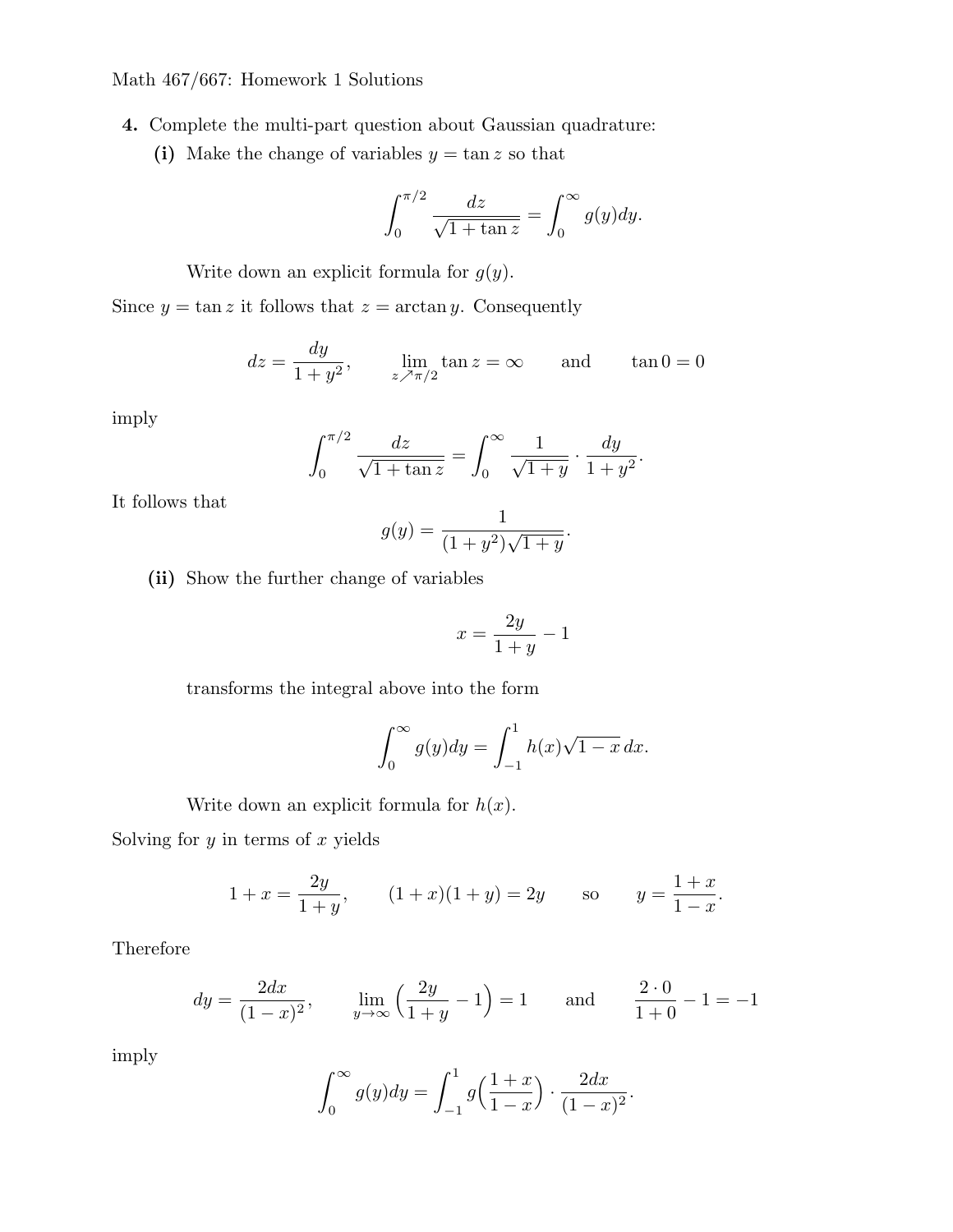Since

$$
g\left(\frac{1+x}{1-x}\right) = \frac{1}{\left(1+\left(\frac{1+x}{1-x}\right)^2\right)\sqrt{1+\frac{1+x}{1-x}}}
$$
  
= 
$$
\frac{(1-x)^2}{(1-x)^2+(1+x)^2} \cdot \frac{\sqrt{1-x}}{\sqrt{1-x+1+x}} = \frac{(1-x)^2\sqrt{1-x}}{2\sqrt{2}(1+x^2)},
$$

we obtain

$$
\int_0^{\infty} g(y) dy = \int_{-1}^1 \frac{\sqrt{1-x}}{\sqrt{2}(1+x^2)} dx.
$$

Consequently,

$$
h(x) = \frac{1}{\sqrt{2}(1+x^2)}.
$$

**(iii)** Define the weighted inner product and norm as

$$
(\alpha, \beta) = \int_{-1}^{1} \alpha(x)\beta(x)\sqrt{1-x} dx
$$
 and  $||\alpha|| = \sqrt{(\alpha, \alpha)}$ 

Find the orthogonal polynomials  $p_n$  of degree *n* with respect to this inner product for  $n = 0, 1, \ldots, 6$ .

The Mathematica script

```
1 dp = Function[{p, q}, Integrate[p*q*Sqrt[1-x], {x, -1, 1}]]
2 nm = Function[p, Sqrt[dp[p, p]]]
3 n = 64 For[k = 0, k <= n, k++,5 u[k] = x^k6 ]
7 For[j = 0, j \le n, j++)8 \text{ V}[j] = u[j];9 For[k = 0, k < j, k++,
10 v[j] = v[j] - dp[u[j], p[k]] * p[k]11 ];
12 p[j] = Simplify[v[j]/nm[v[j]]]
13 ]
14 For[j = 0, j <= n, j++,
15 Print["p[", j, "] = ", p[j]]
16 ]
```
performs Gram–Schmidt orthogonalization to obtain the desired polynomials as

Wolfram Language 12.1.1 Engine for Linux ARM (32-bit) Copyright 1988-2020 Wolfram Research, Inc.

 $In[1]:= dp = Function[\{p, q\}, Integrate[p*q*Sqrt[1-x], \{x, -1, 1\}]]$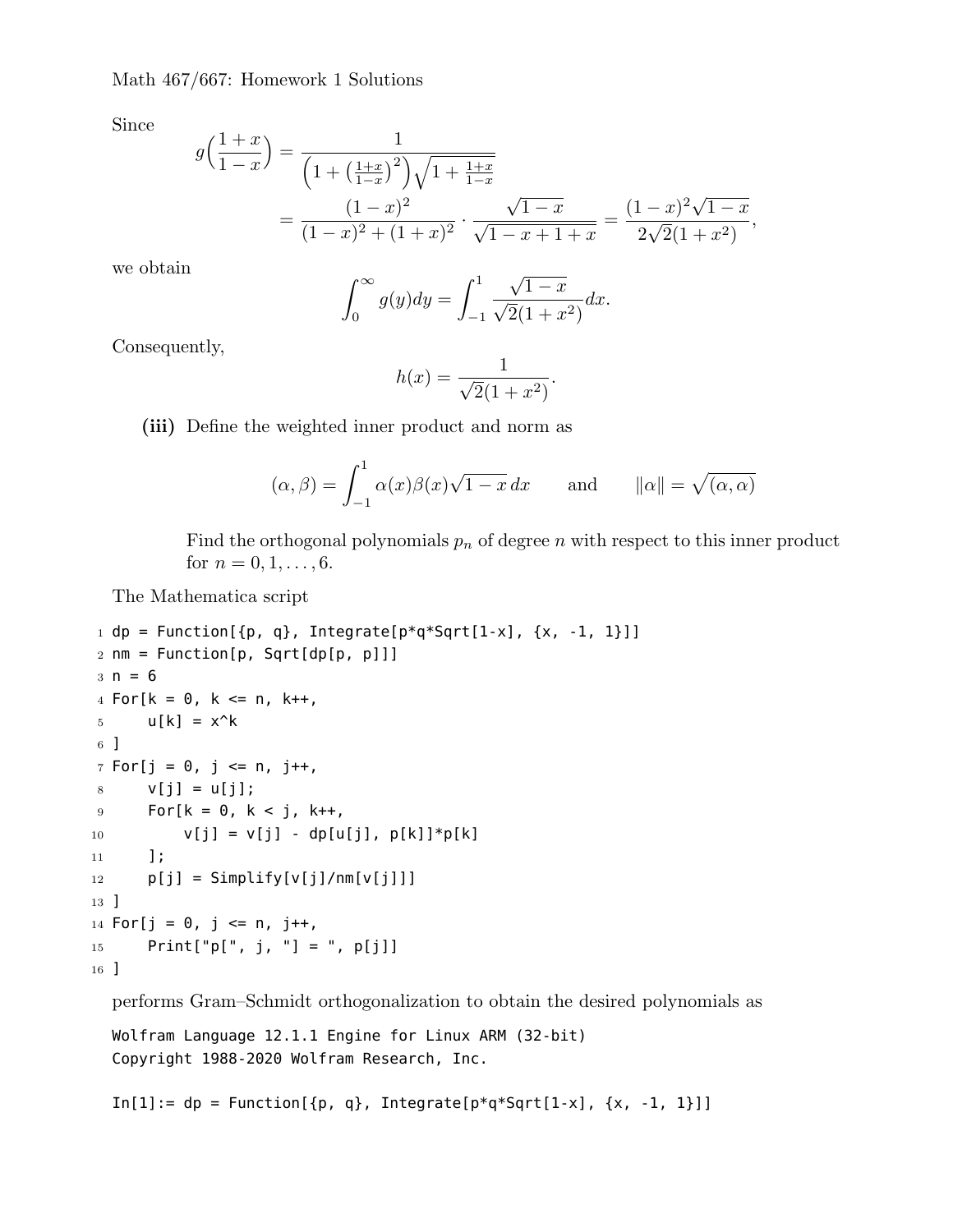```
Out[1]= Function[{p, q}, Integrate[p q Sqrt[1 - x], {x, -1, 1}]]
In[2]:= nm = Function[p, Sqrt[dp[p, p]]]Out[2]= Function[p, Sqrt[dp[p, p]]]
In[3]:= n = 60ut[3]= 6
In[4]:= For[k = 0, k <= n, k++,u[k] = x^k]
In[5]:= For[j = 0, j <= n, j++)v[j] = u[j];For[k = 0, k < j, k++,v[j] = v[j] - dp[u[j], p[k]] * p[k]];
           p[j] = Simplify[v[j]/nm[v[j]]]]
In[6]: = For[j = 0, j \leq n, j++)Print["p[", j, "] = ", p[j]]]
      Sqrt[3]
p[0] = -------
         1/4
       2 2
       Sqrt[7] (1 + 5 x)
p[1] = ------------------
              1/4
            8 2
                                 2
       Sqrt[11] (-17 + 14 x + 63 x )
p[2] = -----------------------------
                     1/4
                  64 2
                                  2 3
       Sqrt[15] (-23 - 225 x + 99 x + 429 x )
p[3] = ---------------------------------------
                          1/4
                      256 2
```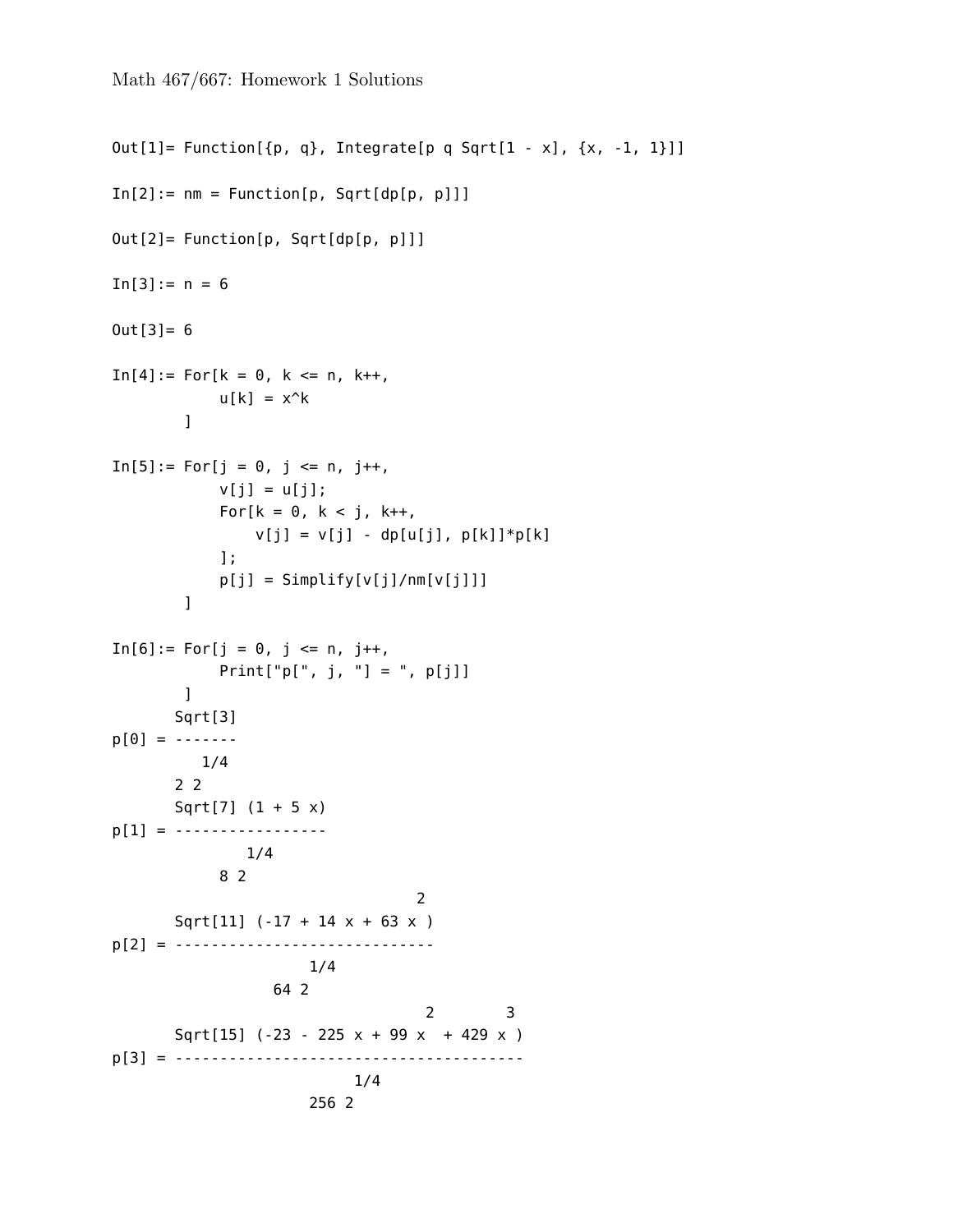2 3 4 Sqrt[19] (827 - 1364 x - 9438 x + 2860 x + 12155 x ) p[4] = ------------------------------------------------------ 1/4 4096 2 2 3 4 5 Sqrt[23] (1207 + 17615 x - 15210 x - 90610 x + 20995 x + 88179 x ) p[5] = --------------------------------------------------------------------- 1/4 16384 2 2 3 4  $p[6] = (3 \text{ Sqrt}[3] (-22181 + 54930 x + 512805 x - 303620 x - 1661835 x +$ 5 6 1/4 > 312018 x + 1300075 x )) / (131072 2 )

 $In [7] :=$ 

(iv) Find the six roots  $x_k$  of  $p_6$  and the corresponding weights  $w_k$  for  $k = 1, 2, \ldots, 6$ such that

$$
\int_{-1}^{1} x^j \sqrt{1-x} \, dx = \sum_{k=1}^{6} w_k x_k^j \qquad \text{for} \qquad j = 0, 1, \dots, 11.
$$

Modifications of the previous Mathematica script

```
1 dp = Function[{p, q}, Integrate[p*q*Sqrt[1-x], {x, -1, 1}]];
2 nm = Function[p, Sqrt[dp[p, p]]];
3 n = 6;4 For[k = 0, k <= n, k++,
5 \text{u[k]} = x^k6 ]
7 For[j = 0, j \leq n, j++)8 \text{ } v[j] = u[j];9 For[k = 0, k < j, k++,
10 v[j] = v[j] - dp[u[j], p[k]] * p[k]11 ];
12 p[j] = Simplify[v[j]/nm[v[j]]]
13 ]
14 xs=Solve[p[n]==0,x];
15
16 Print["X = ["]; For[k = 1, k <= n, k++,
17 Print[" ",N[x/.xs[[k]],17]]
18 ]; Print["]"]
19
```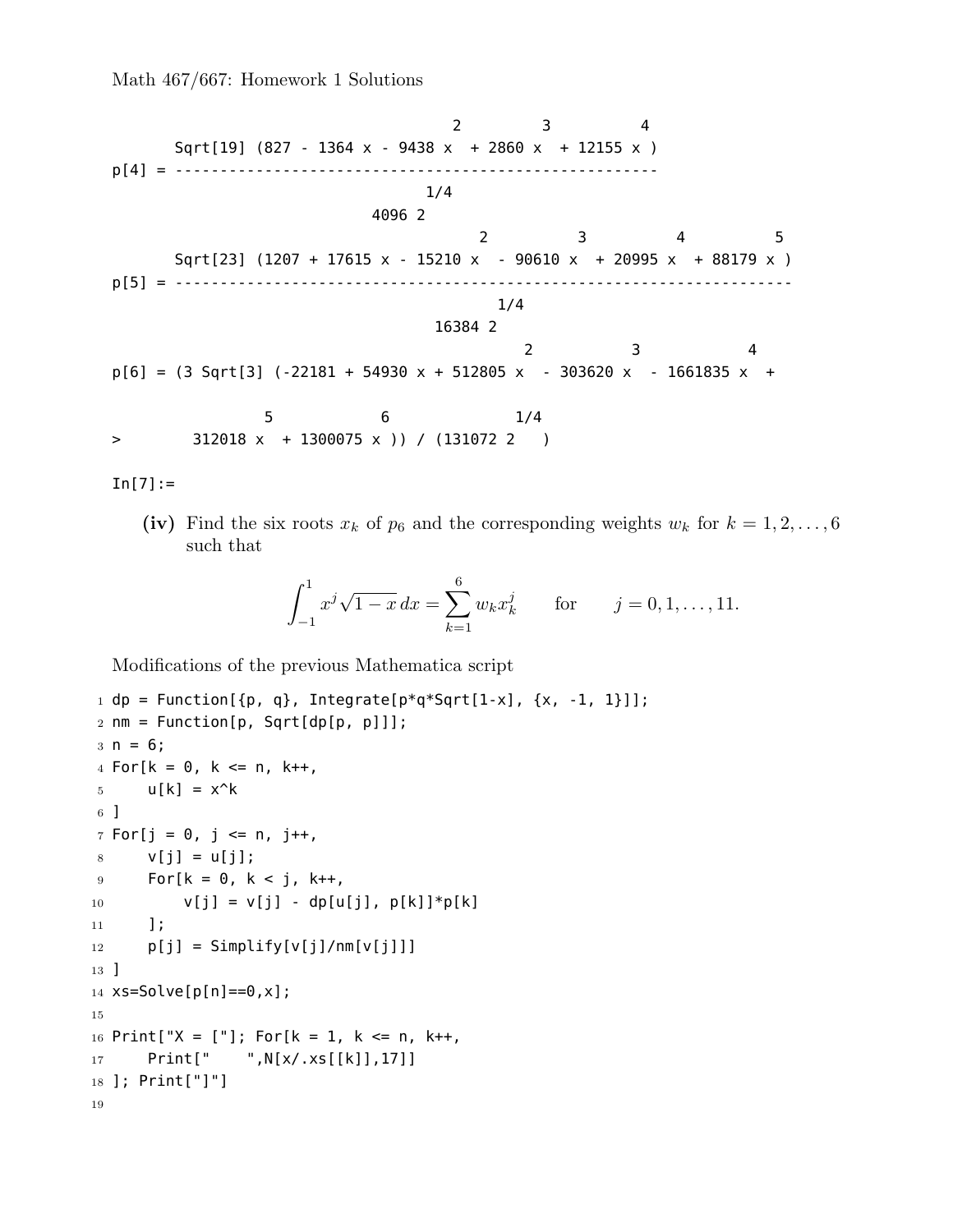```
20 Print["B = ["]; For[j = 0, j <= 11, j++,
21 b = Integrate[x^j*Sqrt[1-x], \{x, -1, 1\}];
22 Print[" ",N[b,17]]
23 ]; Print["]"]
```
to obtain the roots of  $p_6$  as well as the values

$$
b_j = \int_{-1}^1 x^j \sqrt{1-x} \, dx
$$

yields

```
Wolfram Language 12.1.1 Engine for Linux ARM (32-bit)
Copyright 1988-2020 Wolfram Research, Inc.
In[1]:= dp = Function[\{p, q\}, Integrate[p*q*Sqrt[1-x], \{x, -1, 1\}]];In[2]:= nm = Function[p, Sqrt[dp[p, p]]];In[3]:= n = 6;In[4]:= For[k = 0, k <= n, k++,u[k] = x^k\mathbf{I}In[5]:= For[j = 0, j <= n, j++)v[j] = u[j];For[k = 0, k < j, k++,v[j] = v[j] - dp[u[j], p[k]] * p[k]];
            p[j] = Simplify[v[j]/nm[v[j]]]]
In[6]: = xs = Solve[p[n] == 0, x];In [7] :=In[7]:= Print["X = ["]; For[k = 1, k <= n, k++,Print[" ",N[x/.xs[[k]],17]]
        ]; Print["]"]
X = [-0.93723257039042295
    -0.68397364451314330
    -0.28505487108731684
    0.17477465224111716
    0.59770850453551940
    0.89377792921424653
```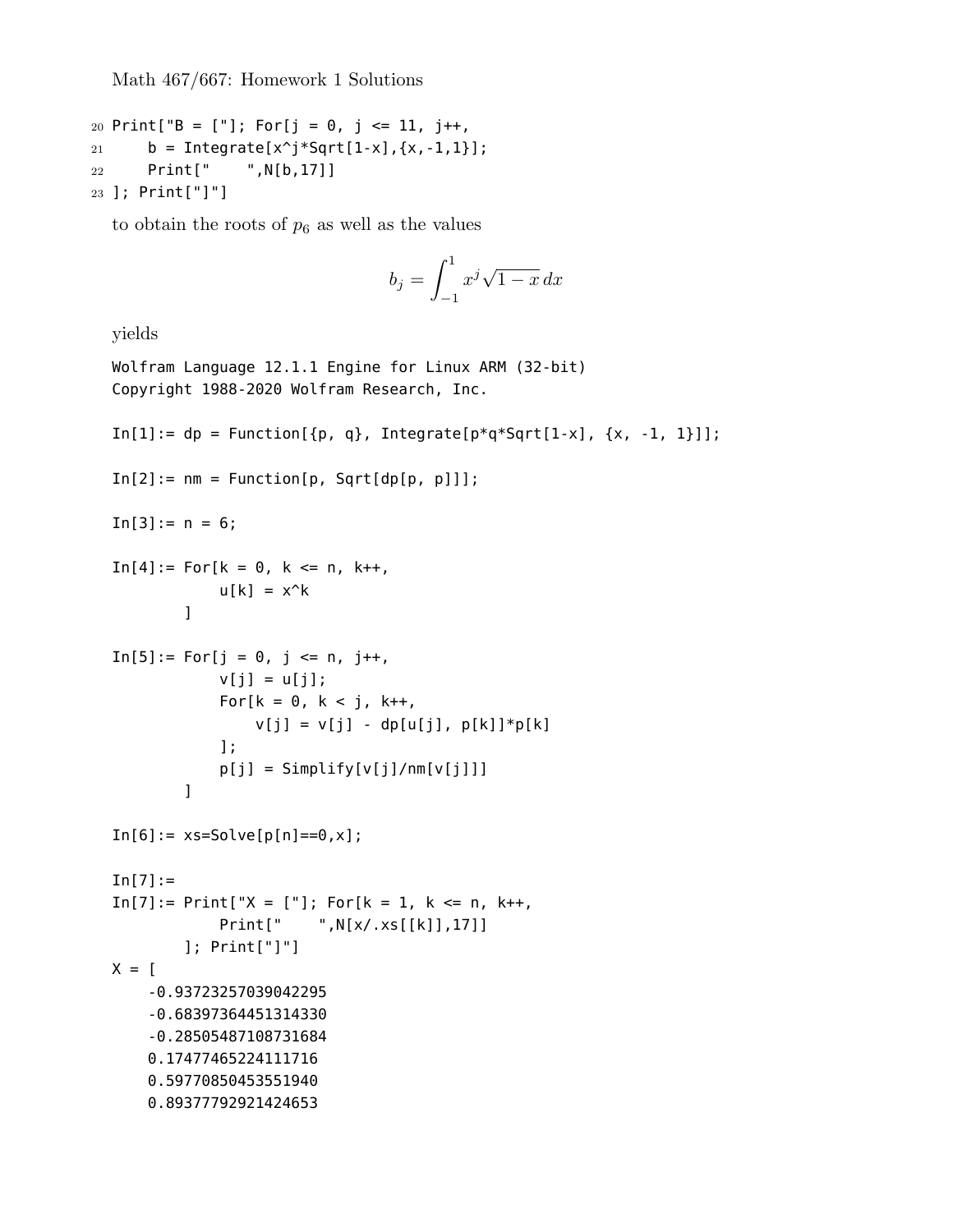```
]
In[8]:=In[8]:= Print["B = ["]; For[j = 0, j <= 11, j++)b = Integrate[x^j * Sqrt[1-x], {x, -1, 1}];
            Print[" ",N[b,17]]
        ]; Print["]"]
B = \Gamma1.8856180831641267
    -0.37712361663282535
    0.59262282613729697
    -0.23345747696317760
    0.34447222125335995
    -0.17016400284298313
    0.24099241435843884
    -0.13429179108671979
    0.18464134695288756
    -0.11111000020668591
    0.14933279327646356
    -0.094861311896407273
```
]

## $In[9] :=$

The corresponding values of  $x_k$  and  $b_j$  are then plugged into Julia to obtain the weights  $w_k$  along with a verification of the accuracy of the method. In particular, the program

```
1 using Printf
2
3 X = [ -0.93723257039042295, -0.68397364451314330, -0.28505487108731684,
4 0.17477465224111716, 0.59770850453551940, 0.89377792921424653 ]
5 B = [ 1.8856180831641267, -0.37712361663282535, 0.59262282613729697,6 -0.23345747696317760, 0.34447222125335995, -0.17016400284298313,
7 0.24099241435843884, -0.13429179108671979, 0.18464134695288756,
8 \qquad \qquad -0.11111000020668591, 0.14933279327646356, -0.094861311896407273 ]9 \text{ V=X}^{\text{T}} \cdot \hat{[0:6;]}10 W=V\B[1:7]
11
12 @printf("%4s %22s\n","k","W[k]")
13 for k=1:6
14 @printf("%4d %22.14e\n",k,W[k])
15 end
16 @printf("\n%4s %22s %22s %22s\n",
17 "j","quad(x^j)","int(x^j)","error")
18 for j=0:11
```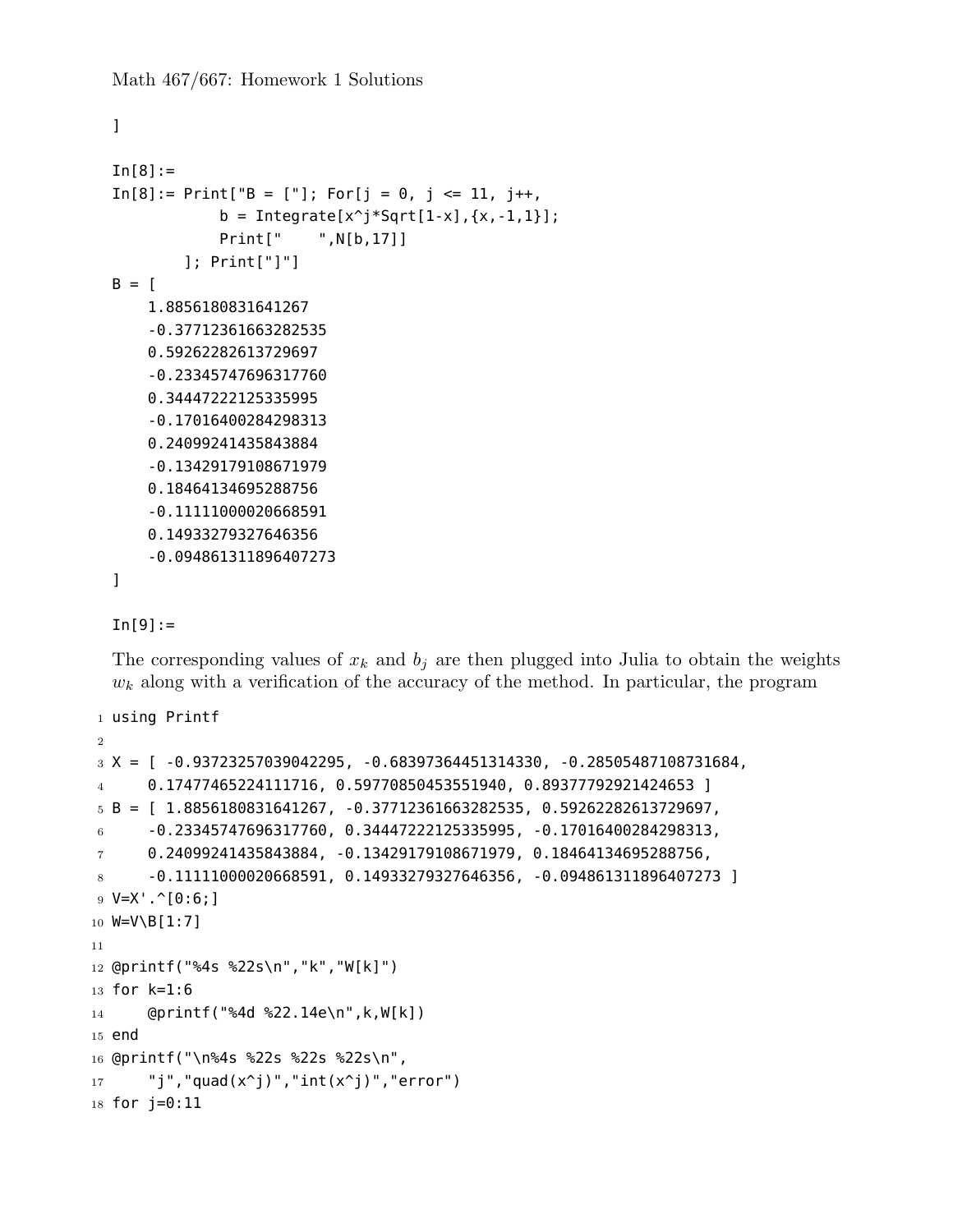```
19 approx=W'*(x->x^j).(X)
20 error=approx-B[j+1]
21 @printf("%4d %22.14e %22.14e %22.14e\n",
22 j,approx,B[j+1],error)
23 end
```
produces the output

| k  | W[k]                      |                           |                           |
|----|---------------------------|---------------------------|---------------------------|
| 1  | 2.21824863508191e-01      |                           |                           |
| 2  | 4.38774402812100e-01      |                           |                           |
| 3  | 5.04761333142555e-01      |                           |                           |
| 4  | 4.15808709059290e-01      |                           |                           |
| 5  | 2.36463942277132e-01      |                           |                           |
| 6  | 6.79848323648581e-02      |                           |                           |
|    |                           |                           |                           |
| j  | quad $(x^i)$              | $int(x^i)$                | error                     |
| 0  | 1.88561808316413e+00      | 1.88561808316413e+00      | $0.000000000000000+00$    |
| 1  | -3.77123616632825e-01     | $-3.77123616632825e - 01$ | $-1.11022302462516e-16$   |
| 2  | 5.92622826137297e-01      | 5.92622826137297e-01      | 1.11022302462516e-16      |
| 3  | $-2.33457476963178e - 01$ | $-2.33457476963178e - 01$ | $-1.94289029309402e - 16$ |
| 4  | 3.44472221253360e-01      | 3.44472221253360e-01      | 1.11022302462516e-16      |
| 5  | $-1.70164002842983e-01$   | $-1.70164002842983e-01$   | $-2.77555756156289e - 17$ |
| 6  | 2.40992414358439e-01      | 2.40992414358439e-01      | 8.32667268468867e-17      |
| 7  | -1.34291791086720e-01     | $-1.34291791086720e - 01$ | 2.77555756156289e-17      |
| 8  | 1.84641346952888e-01      | 1.84641346952888e-01      | 2.77555756156289e-17      |
| 9  | $-1.11110000206686e - 01$ | $-1.11110000206686e - 01$ | 2.77555756156289e-17      |
| 10 | 1.49332793276464e-01      | 1.49332793276464e-01      | 2.77555756156289e-17      |
| 11 | -9.48613118964072e-02     | -9.48613118964073e-02     | 4.16333634234434e-17      |

This shows, up to rounding error, that the equality

$$
\int_{-1}^{1} p(x)\sqrt{1-x} \, dx = \sum_{k=1}^{6} w_k x_k^j
$$

is exact for all polynomials *p* of degree 11 or less.

**(v)** Use the weighted six-point Gauss quadrature method and the change of variables developed above to approximate the integral

$$
\int_0^{\pi/2} \frac{dz}{\sqrt{1 + \tan z}} \approx \sum_{k=1}^6 w_k x_k^j.
$$

What is the error in the approximation? Hint: if it's way off, please check all of your work and fix the mistake.

First compute the exact value using Mathematica as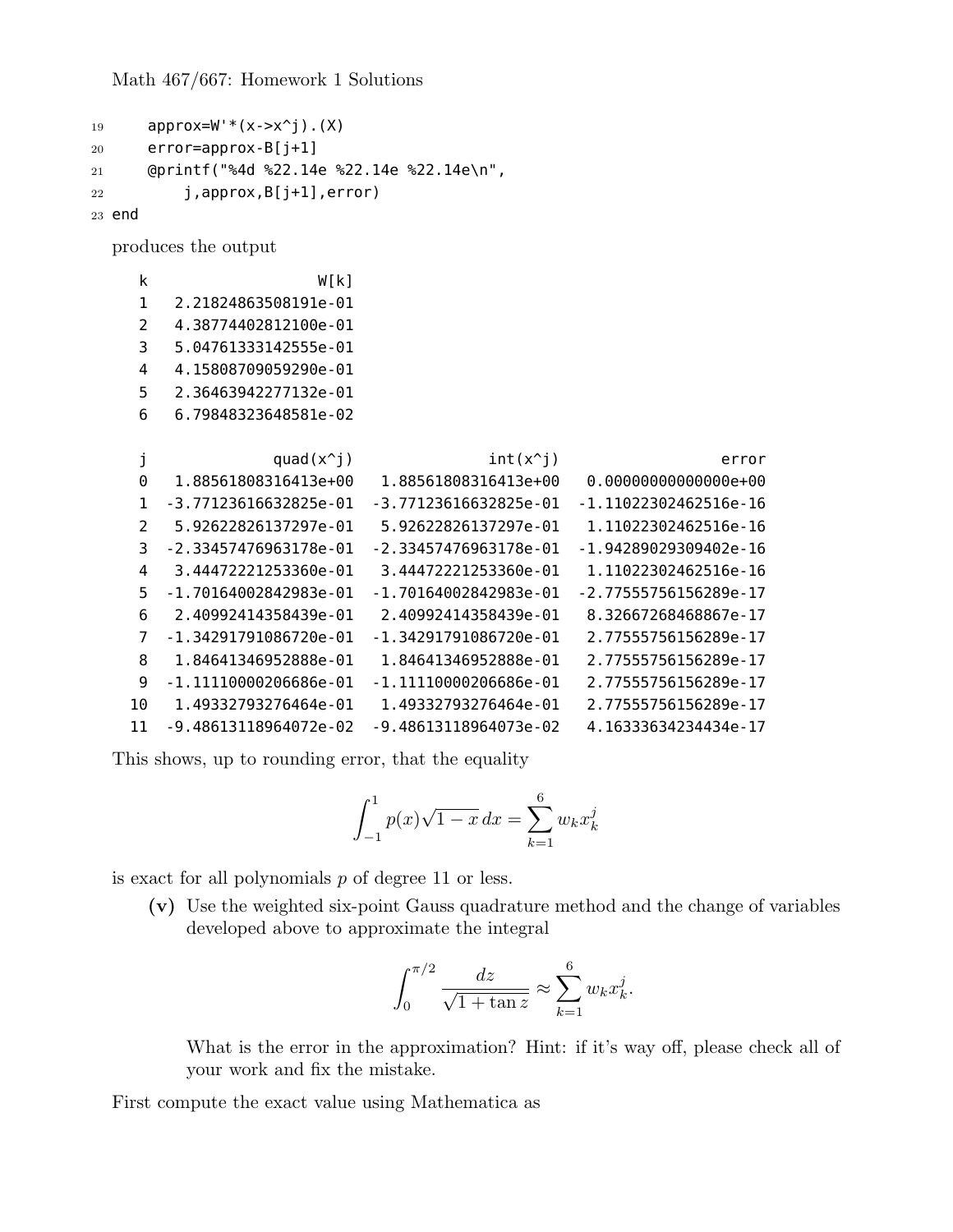```
Wolfram Language 12.1.1 Engine for Linux ARM (32-bit)
  Copyright 1988-2020 Wolfram Research, Inc.
  In[1]: = r1 = Integrate[1/Sqrt[1 + Tan[z]], {z, 0, Pi/2}]2 Pi 3/2 1
  Out[1] = (----------- + ----------- - 2 (1 - I) ArcTanh[-----------] -
          Sqrt[1 - I] Sqrt[1 + I] Sqrt[1 - I]3/2 1
  > 2 (1 + I) ArcTanh[-----------]) / 4
                            Sqrt[1 + I]In[2]:= Print["exact=", Re[N[r1, 17]]]
  exact=1.06023329227074372
  In[3]:=Copy the exact value of the integral into Julia and modify the previous program to obtain
1 using Printf
2
3 X = [ -0.93723257039042295, -0.68397364451314330, -0.28505487108731684,
4 0.17477465224111716, 0.59770850453551940, 0.89377792921424653 ]
5 B = [ 1.8856180831641267, -0.37712361663282535, 0.59262282613729697,6 -0.23345747696317760, 0.34447222125335995, -0.17016400284298313,
7 0.24099241435843884 ]
8 \text{ V=X}^{\text{T}}. \hat{[0:6;1]}9 W=V\B
10 h(x)=1/(sqrt(2)*(1+x^2))11 exact=1.06023329227074372
12 approx=W' * h. (X)13 error=approx-exact
14 @printf("%22s %22s %22s\n",
15 "approx","exact","error")
16 @printf("%22.14e %22.14e %22.14e\n",
17 approx,exact,error)
  The resulting computation
                approx exact error
```
1.06020035234897e+00 1.06023329227074e+00 -3.29399217706694e-05

computes the error and shows the approximation is good to 5 significant digits.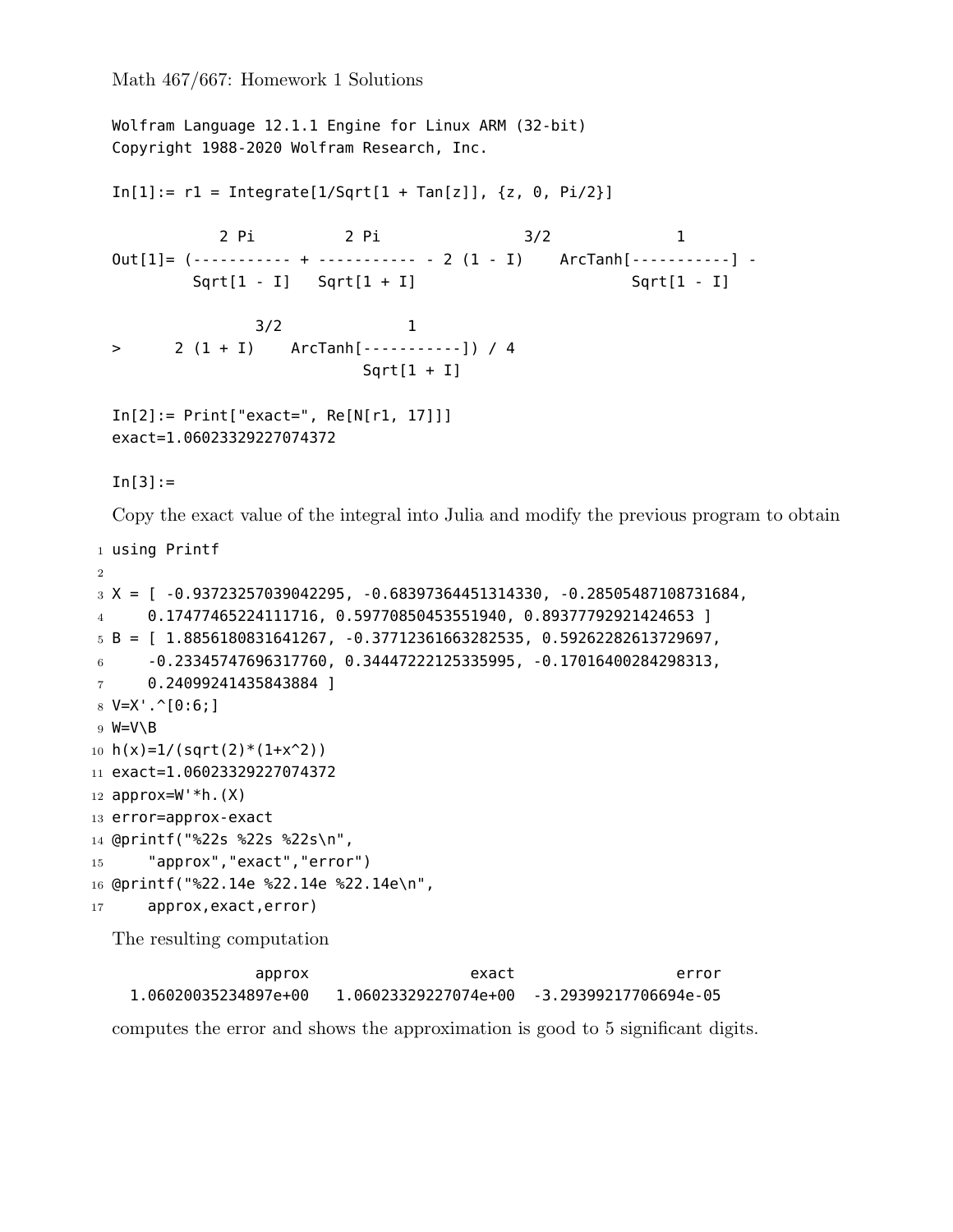**5.** [Iserles 4.4] Determine all values of *θ* such that the theta method

$$
y_{n+1} = y_n + h \big[ \theta f(t_n, y_n) + (1 - \theta) f(t_{n+1}, y_{n+1}) \big]
$$

is A-stable.

As this is a simple method, compute the linear stability domain by hand. To do this consider  $y' = \lambda y$  with respect to which the theta method becomes This finite difference has a solution of the form  $y_n = \omega^n$ . Substituting in  $y_n$  and writing  $z = \lambda h$  yields

$$
\omega^{n+1} = \omega^n + z \big[\theta \omega^n + (1 - \theta)\omega^{n+1}\big].
$$

consequently

$$
\omega(1 - z(1 - \theta)) = 1 + z\theta
$$
 so that  $\omega = \frac{1 + z\theta}{1 - z(1 - \theta)}$ .

By definition the linear stability domain is

$$
\mathcal{D}_{\theta} = \left\{ z \in \mathbf{C} : \left| \frac{1 + z\theta}{1 - z(1 - \theta)} \right| < 1 \right\}
$$

and to be A-stable means  $\mathbf{C}^-\subseteq\mathcal{D}_{\theta}$ . It is therefore sufficient to solve for values of  $\theta$  such that this inclusion holds.

Suppose  $z = a + ib$  where  $a < 0$ . Then  $z \in \mathcal{D}_{\theta}$  provided

$$
|1 + (a + ib)\theta|^2 < |1 - (a + ib)(1 - \theta)|^2
$$

or equivalently when

$$
(1+a\theta)^{2} + (b\theta)^{2} < (1-a(1-\theta))^{2} + (b(1-\theta))^{2}.
$$

To solve this inequality in *θ* expand it to obtain

$$
2a - a^2 - b^2 + 2a^2\theta + 2b^2\theta < 0 \qquad \text{or} \qquad \theta < \frac{a^2 + b^2 - 2a}{2(a^2 + b^2)} = \frac{1}{2} - \frac{a}{a^2 + b^2}.
$$

Since  $a < 0$  then any  $\theta \in [0, 1/2]$  satisfies the inequality. On the other hand, if  $\theta > 1/2$ there are values of  $a < 0$  for which the inequality is not satisfied. Therefore, all values of  $\theta$ such that  $\mathbf{C}^- \subseteq \mathcal{D}_{\theta}$  are given by  $\theta \in [0, 1/2]$ .

**6.** [Iserles 4.5] Prove for every *ν*-stage explicit Runge–Kutta method of order *ν* that

$$
r(z) = \sum_{k=0}^{\nu} \frac{1}{k!} z^k \quad \text{for} \quad z \in \mathbf{C}.
$$

After taking  $z = h\lambda$  we have  $r(z)$  is the quantity in brackets from Iserles problem 3.5: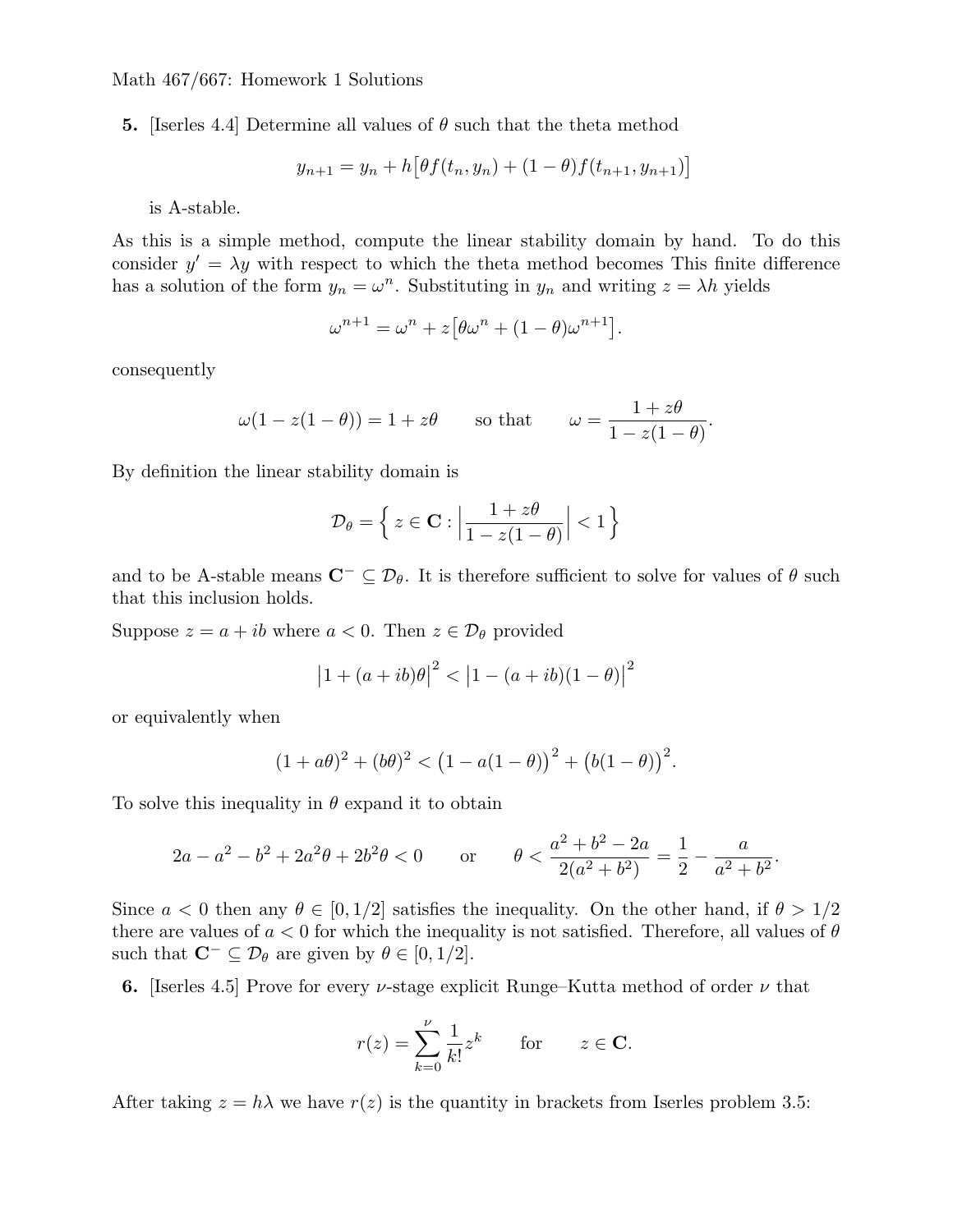[Iserles 3.5] Suppose that a  $\nu$ -stage ERK method of order  $\nu$  is applied to the linear scalar equation  $y' = \lambda y$  Prove that

$$
y_n = \left[\sum_{k=0}^{\nu} \frac{1}{k!} (h\lambda)^k\right]^n y_0 \quad \text{for} \quad n = 0, 1, \dots
$$

First note that

$$
k_1 = f(t_n, y_n) = \lambda y_n
$$
  
\n
$$
k_2 = f(t_n + c_2h, y_n + ha_{21}k_1) = \lambda(y_n + ha_{21}\lambda y_n) = \lambda(1 + a_{21}h\lambda)y_n
$$

Claim, in general that

$$
k_i = \lambda p_i(h\lambda) y_n
$$

where  $p_i$  is a polynomial of degree  $i - 1$ . As this equality clearly holds for  $k_1$  and  $k_2$ , by induction it is sufficient to show  $k_{i+1}$  follows from the equalities for  $k_1, k_2, \ldots, k_i$ .

$$
k_{i+1} = f\left(t_n + c_{i+1}h, y_n + h\sum_{j=1}^i a_{i+1,j}k_j\right)
$$
  
=  $\lambda \left(y_n + h\sum_{j=1}^i a_{i+1,j}\lambda p_j(h\lambda)y_n\right)$   
=  $\lambda \left(1 + \sum_{j=1}^i a_{i+1,j}h\lambda p_j(h\lambda)\right)y_n = \lambda p_{i+1}(h\lambda)y_n,$ 

where  $p_{i+1}$  is a polynomial of degree *i*. This completes the induction.

The ERK method may now be expressed as

$$
y_{n+1} = y_n + h(b_1k_1 + \dots + b_\nu k_\nu)
$$
  
=  $y_n + h(b_1\lambda p_1(h\lambda)y_n + \dots + b_\nu \lambda p_\nu(h\lambda)y_n)$   
=  $(1 + h\lambda(b_1p_1(h\lambda) + \dots + b_\nu p_\nu(h\lambda)))y_n = r(h\lambda)y_n$ 

where  $r$  is a polynomial of degree  $\nu$ .

Now, since the method is of order *ν* then the truncation error  $\tau_n = \mathcal{O}(h^{\nu+1})$ . Plugging in the exact solution  $y(t) = y_0 e^{\lambda t}$  into the the ERK method yields

$$
\tau_n = y(t_{n+1}) - r(h\lambda)y(t_n) = y_0(e^{h\lambda} - r(h\lambda))e^{\lambda t_n} = \mathcal{O}(h^{\nu+1}).
$$

Solving for  $r(h\lambda)$  yields that

$$
r(h\lambda) = e^{h\lambda} + \mathcal{O}(h^{\nu+1}) = \sum_{k=0}^{\nu} \frac{1}{k!} (h\lambda)^k + \mathcal{O}(h^{\nu+1}).
$$

Finally, since *r* is a polynomial of degree *ν* it follows exactly that

$$
r(h\lambda) = \sum_{k=0}^{\nu} \frac{1}{k!} (h\lambda)^k \quad \text{and consequently} \quad y_n = r(\lambda h)^n y_0 = \left[ \sum_{j=0}^{\nu} \frac{1}{k!} (h\lambda)^k \right]^n y_0.
$$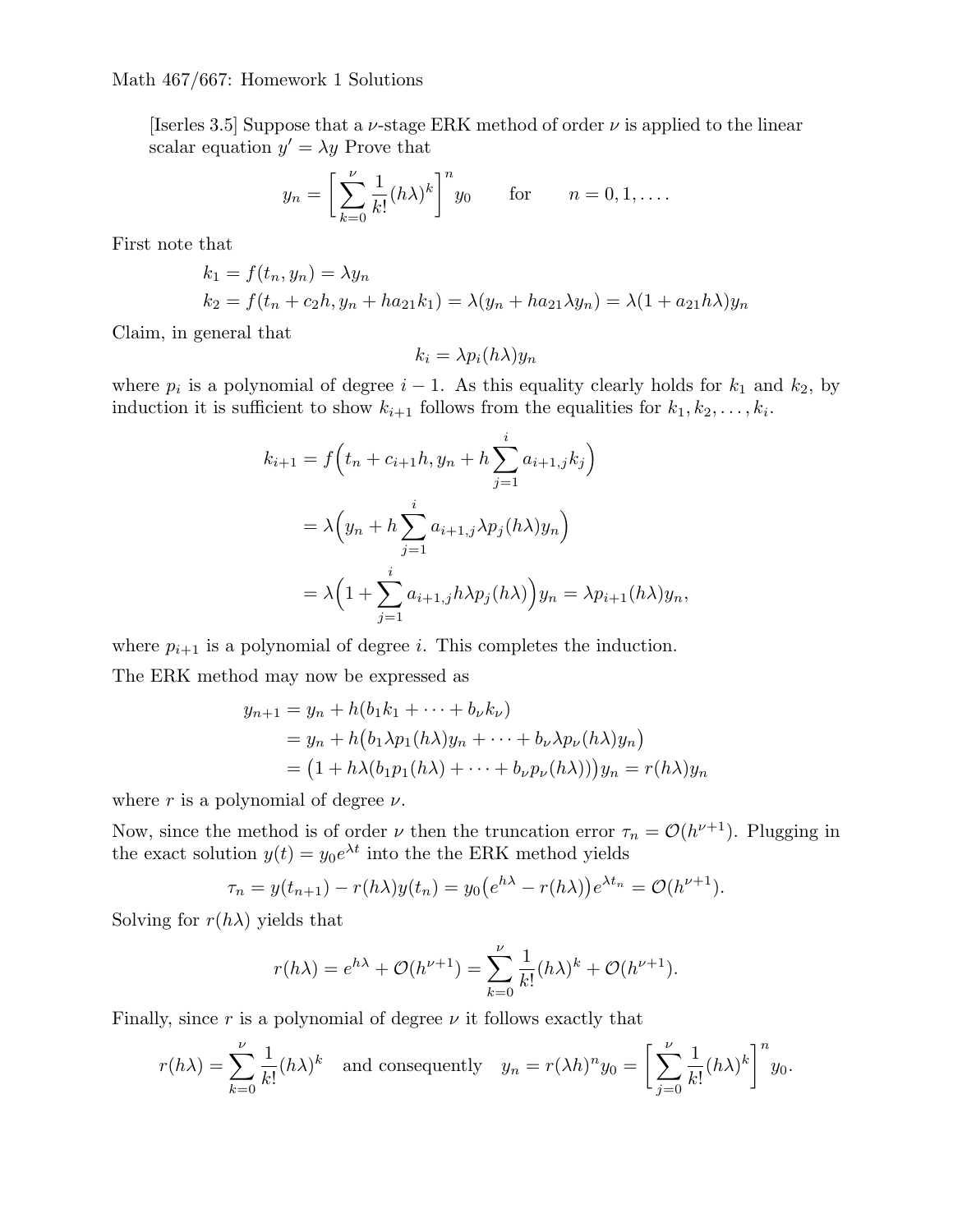**7.** [Iserles 4.6] Evaluate explicitly the function *r* for the following Runge–Kutta methods:



Are any of these methods A-stable?

For method a, the script

```
1 eq1=k1==f[t,y[t]]
2 eq2=k2==f[t+2/3*h,y[t]+h*(1/3*k1+1/3*k2)]
3 method=y[t+h]==y[t]+h*(1/4*k1+3/4*k2)
4 f=Function[{t,y},lambda*y]
5 eq1m=eq1/.{h->1,lambda->z}
6 eq2m=eq2/.{h-1,lambda->z}
7 methodm=method/.{h->1,lambda->z}
8 y=Function[t,w^t]
9 eq1w=eq1m/.t->0
10 eq2w=eq2m/.t->0
11 methodw=methodm/.t->0
12 s1=Solve[{eq1w,eq2w,methodw},{k1,k2,w}]
13 wabs=(Abs[w]/.s1)[[1]]
14 w1abs=wabs/.z->a+I*b
15 p1=ContourPlot[w1abs,{a,-9,1},{b,-5,5},
16 Contours->{1}, ContourShading->{Red, Blue}]
17 Export["hw2p7a.eps",p1,ImageSize->200]
```
produced the graph

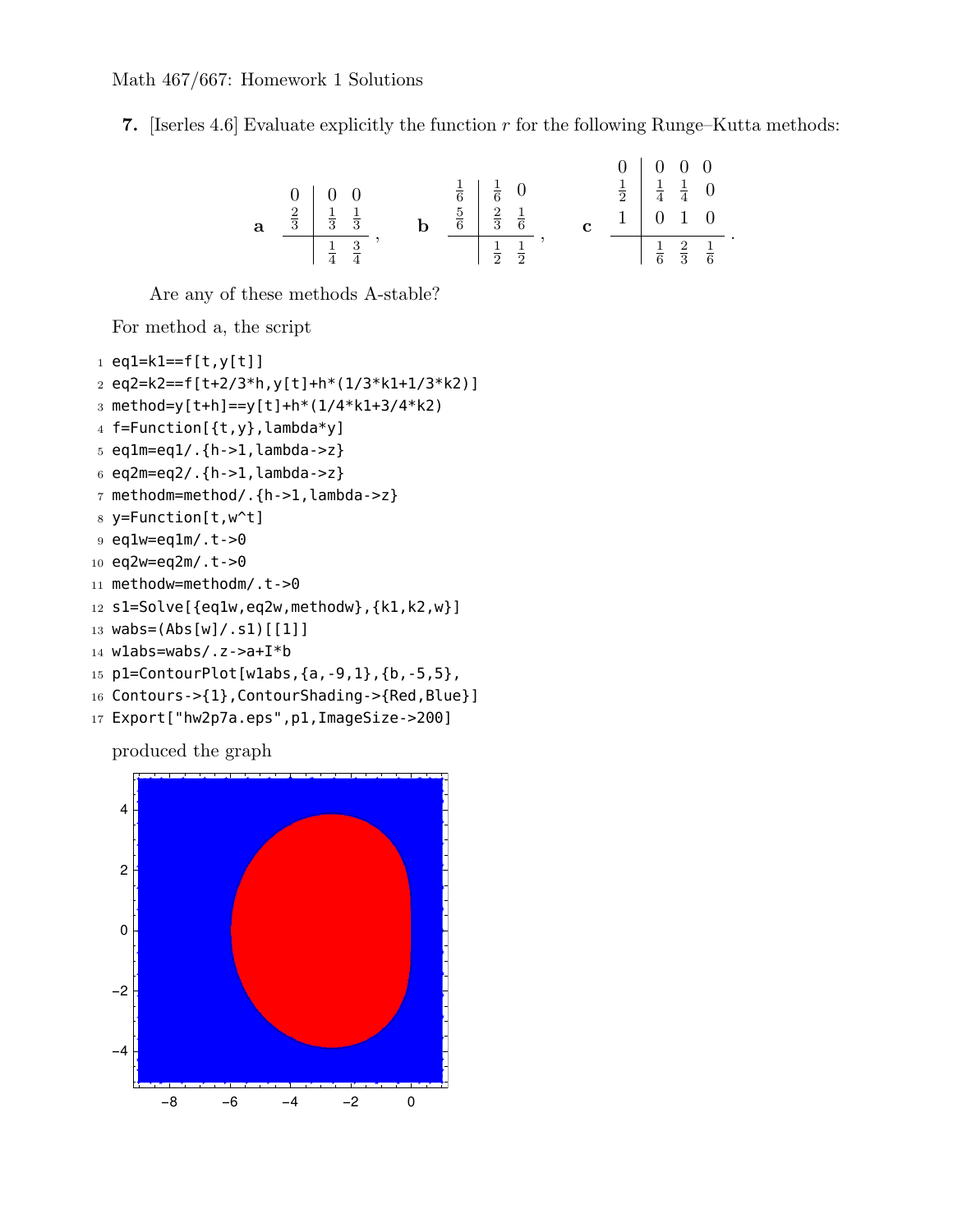and the output Wolfram Language 12.1.1 Engine for Linux ARM (32-bit) Copyright 1988-2020 Wolfram Research, Inc.  $In[1]:= eq1=k1==f[t,y[t]]$  $Out[1] = k1 == f[t, y[t]]$  $In[2]: = eq2=k2==f[ t+2/3*h, y[t]+h*(1/3*k1+1/3*k2) ]$ 2 h k1 k2  $Out[2] = k2 == f[-- + t, h(-- + -) + y[t]]$ 3 3 3  $In[3]:= method=y[t+h]=-y[t]+h*(1/4*k1+3/4*k2)$ k1 3 k2  $Out[3] = y[h + t] == h (- + - - -) + y[t]$ 4 4  $In[4]: = f=Function[\{t,y\}$ , lambda\*y]  $Out[4] = Function[\{t, y\},$  lambda y]  $In [5]: = eq1m = eq1/ . {h > 1, lambda > z}$  $Out[5] = k1 == z \ y[t]$  $In [6]: = eq2m = eq2/ . {h > 1, lambda > z}$ k1 k2  $Out[6] = k2 == z (- - + - - + y[t])$ 3 3  $In[7]:=  $methodm=  $method/ . {h-1, lambda->z}$$$ k1 3 k2  $0ut[7] = y[1 + t] == - + - - - + y[t]$ 4 4  $In[8]:=$  y=Function $[t,w^t]$ t Out[8]= Function[t, w ]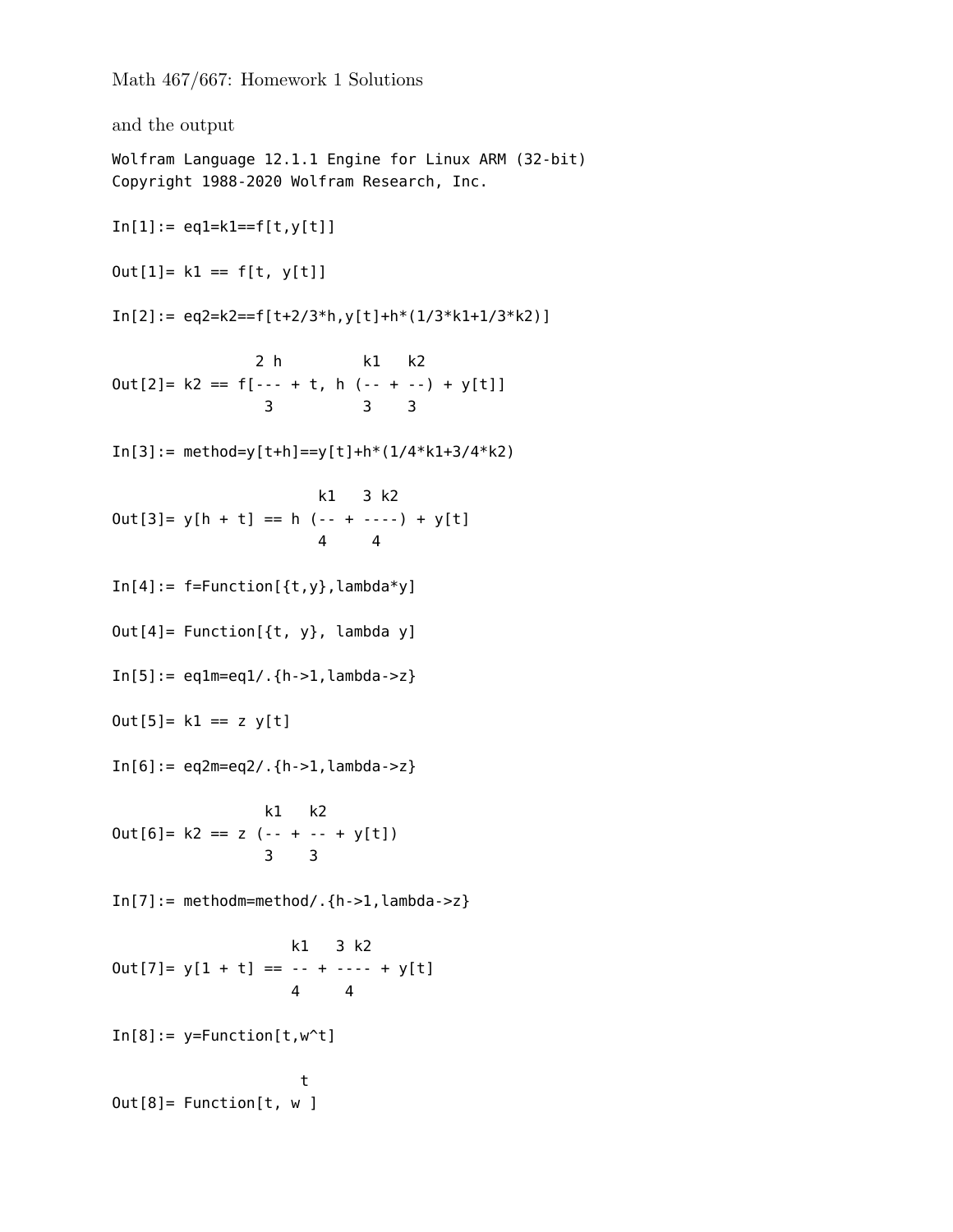$In[9]:=$  eqlw=eqlm/.t->0  $0$ ut $[9] = k1 == z$  $In[10]:= eq2w=eq2m/.t->0$ k1 k2  $Out[10]= k2 == (1 + - - + -) z$ 3 3  $In [11]:= methodw=methodm/.t->0$ k1 3 k2  $Out[11]= w == 1 + - - + - - -$ 4 4  $In[12]: = s1 = Solve[\{eq1w, eq2w, methodw\}, \{k1, k2, w\}]$ 2 2  $3 z + z$   $-(6 + 4 z + z)$ Out[12]= {{k1 -> z, k2 -> -(--------), w -> -----------------}}  $-3 + z$  2  $(-3 + z)$  $In[13]:= wabs = (Abs[w]/.s1)$  [[1]] 2  $6 + 4 z + z$ Abs[------------]  $-3 + z$ Out[13]= ----------------- 2 In $[14] :=$  wlabs=wabs/.z->a+I\*b  $\mathcal{L}$  $6 + 4 (a + I b) + (a + I b)$ Abs[----------------------------] -3 + a + I b Out[14]= --------------------------------- 2  $In[15]:= p1=ContourPlot[wlabs, {a, -9, 1}, {b, -5, 5},$ Contours->{1},ContourShading->{Red,Blue}]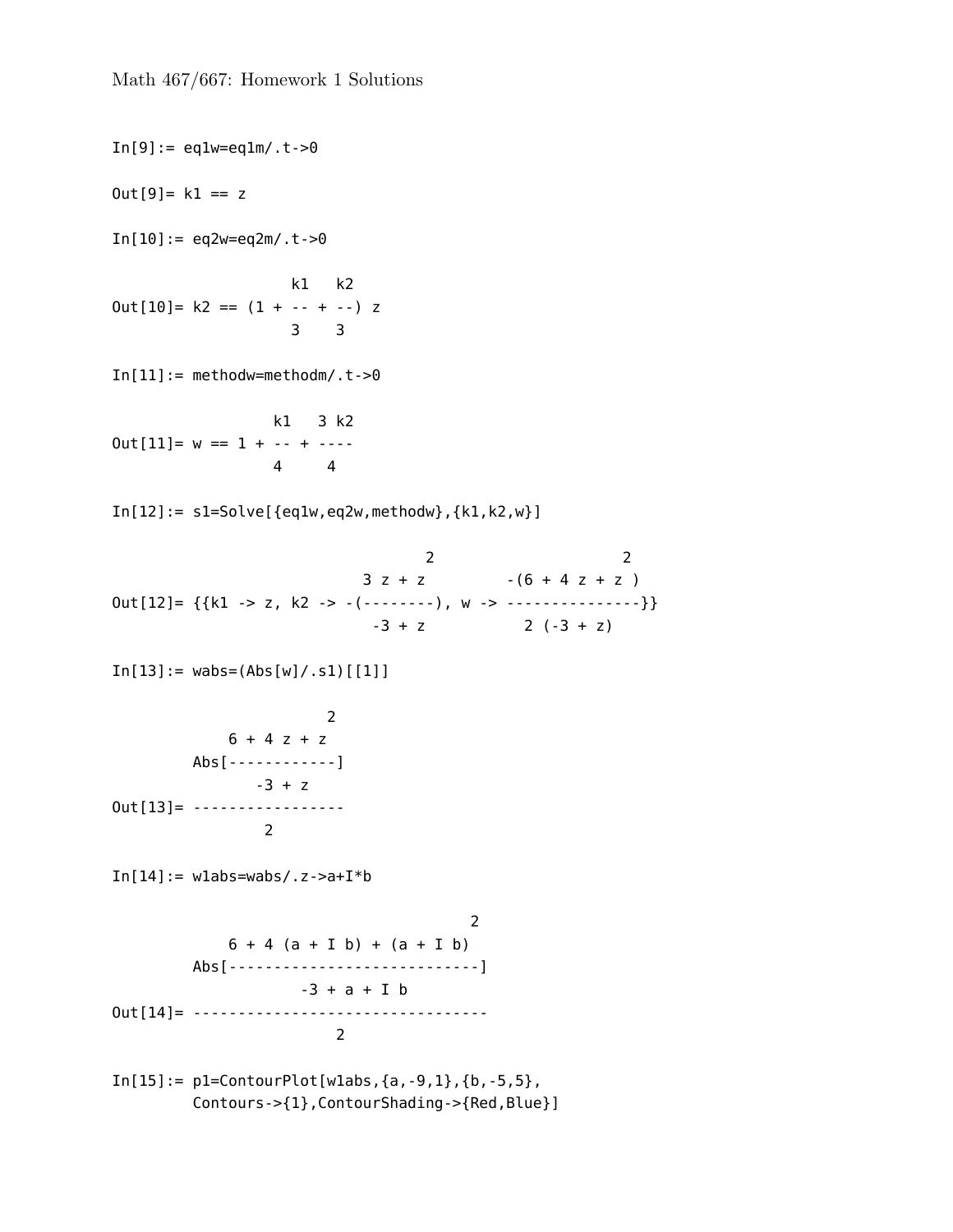```
Out[15]= -Graphics-
```
 $In[16]: = Export['hw2p7a.eps", p1, ImageSize->200]$ 

Out[16]= hw2p7a.eps

 $In[17]:=$ 

From this output we deduce that

$$
r(z) = -\frac{z^2 + 4z + 6}{2(z - 3)}
$$

but that method a is not A-stable.

For method b, we change the first three lines of the above script to read as

 $1$  eql=kl==f[t+1/6\*h,y[t]+h\*(1/6\*k1)] 2 eq2=k2==f[t+5/6\*h,y[t]+h\*(2/3\*k1+1/6\*k2)]

3 method=y[t+h]==y[t]+h\*(1/2\*k1+1/2\*k2)

The resulting script produced the graph



and the output

Wolfram Language 12.1.1 Engine for Linux ARM (32-bit) Copyright 1988-2020 Wolfram Research, Inc.

 $In[1]:= eq1=k1==f[t+1/6*h,y[t]+h*(1/6*k1)]$ 

h h k1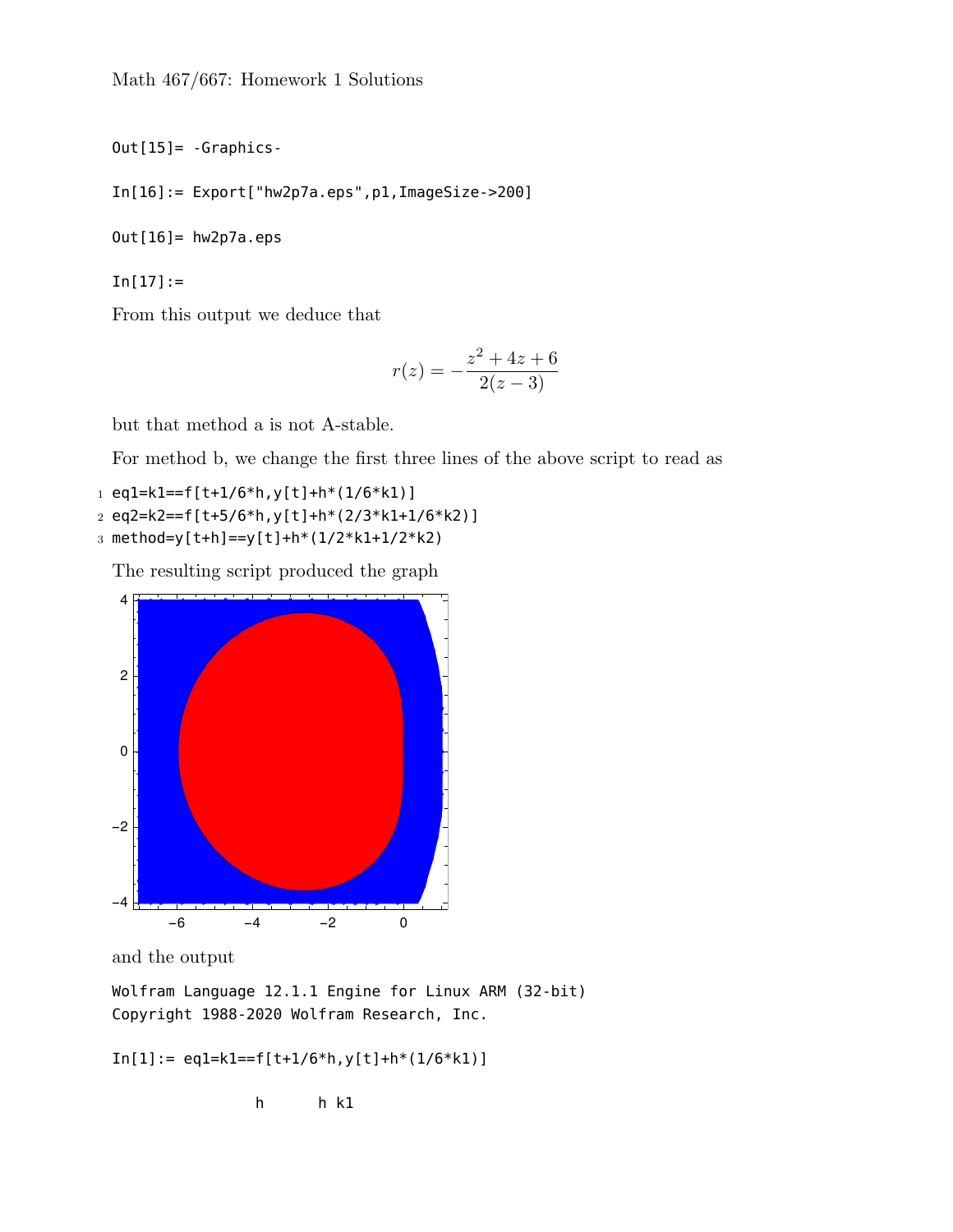$Out[1] = k1 == f[- + t, --- + y[t]]$ 6 6  $In[2]: = eq2=k2==f[ t+5/6*h, y[t]+h*(2/3*k1+1/6*k2)]$ 5 h 2 k1 k2  $Out[2] = k2 == f[-- + t, h(---- + -) + y[t]]$ 6 3 6  $In[3]: = method=y[t+h]==y[t]+h*(1/2*k1+1/2*k2)$ k1 k2  $Out[3] = y[h + t] == h (- + - -) + y[t]$ 2 2  $In[4]: = f=Function[\{t,y\}$ , lambda\*y] Out[4]= Function[{t, y}, lambda y]  $In [5]: = eq1m = eq1/ . {h - 1, lambda - > z}$ k1  $Out[5] = k1 == z (- + y[t])$ 6  $In [6]: = eq2m = eq2/ . {h > 1, lambda > z}$ 2 k1 k2  $Out[6] = k2 == z (---- + --- + y[t])$ 3 6  $In [7]: = methodm = method/ .{h->1, lambda->z}$ k1 k2  $0ut[7] = y[1 + t] == - + - +$  + y[t] 2 2  $In[8]:=$  y=Function $[t, w^t]$ t Out[8]= Function[t, w ]  $In[9]:=$  eqlw=eqlm/.t->0

Math 467/667: Homework 1 Solutions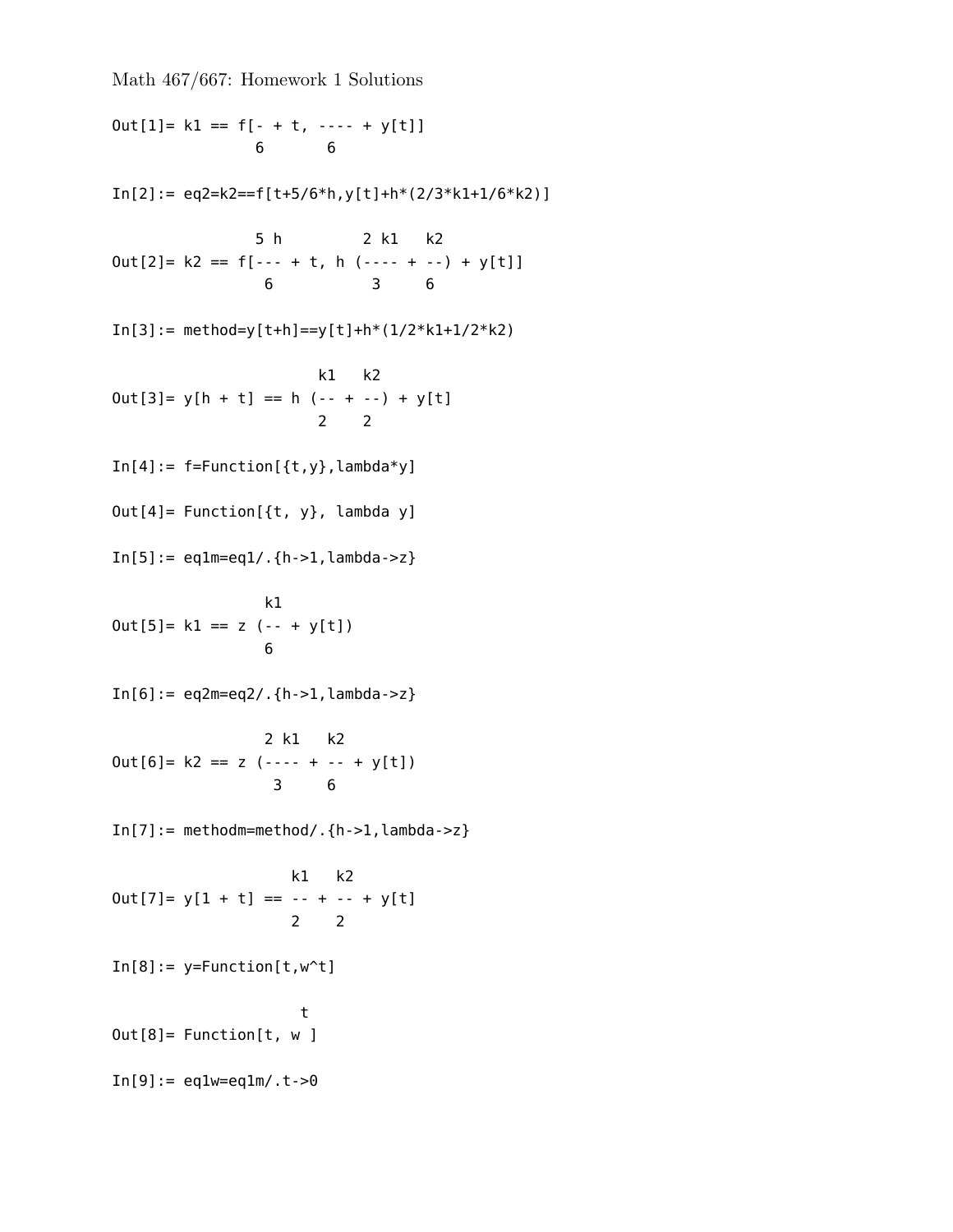k1  $Out[9] = k1 == (1 + -) z$ 6  $In[10]:= eq2w=eq2m/.t->0$ 2 k1 k2  $Out[10] = k2 == (1 + --- + -) z$ 3 6  $In [11]:= methodw=methodm/.t->0$ k1 k2  $Out[11] = w == 1 + - - + -$ 2 2  $In[12]: = s1 = Solve$   $[eq1w, eq2w, methodw$ ,  $[k1, k2, w]$ 2 2  $-6$  z 18 (2 z + z )  $-36 - 24$  z - 7 z Out[12]= {{k1 -> ------, k2 -> -------------, w -> -(--------------------)}}<br>-6 + z 2  $-6 + z$  2 2  $(-6 + z)$   $(-6 + z)$  $In[13]: = wabs = (Abs[w]/.s1)$  [[1]] 2  $-36 - 24z - 7z$ Out[13]= Abs[-----------------] 2  $(-6 + z)$ In $[14] :=$  wlabs=wabs/.z->a+I\*b 2  $-36 - 24 (a + I b) - 7 (a + I b)$ Out[14]= Abs[---------------------------------] 2  $(-6 + a + I b)$  $In[15]:= p1=ContourPlot[wlabs, {a, -7, 1}, {b, -4, 4},$ Contours->{1},ContourShading->{Red,Blue}] Out[15]= -Graphics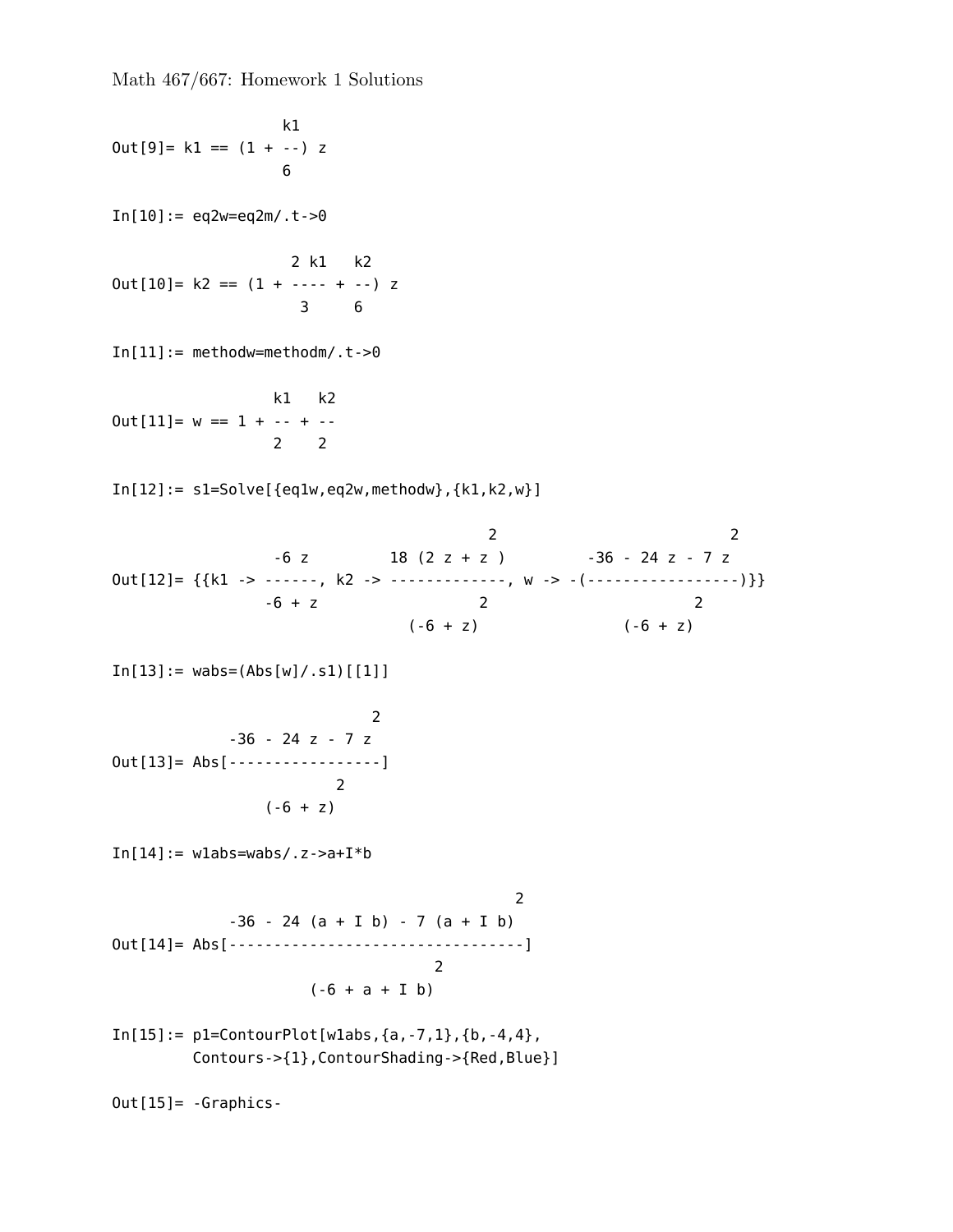In[16]:= Export["hw2p7b.eps",p1,ImageSize->200]

 $Out[16] = hw2p7b.eps$ 

In[17]:=

From this output we deduce that

$$
r(z) = -\frac{7z^2 + 24z + 36}{(z - 6)^2}
$$

but that method b is not A-stable.

```
For method c, the script
```

```
1 eq1=k1==f[t,y[t]]
2 eq2=k2==f[t+1/2*h,y[t]+h*(1/4*k1+1/4*k2)]
3 eq3=k3==f[t+h,y[t]+h*k2]
4 method=y[t+h]==y[t]+h*(1/6*k1+2/3*k2+1/6*k3)
5 f=Function[{t,y},lambda*y]
6 eq1m=eq1/.{h->1,lambda->z}
7 eq2m=eq2/.{h->1,lambda->z}
8 eq3m=eq3/.{h->1,lambda->z}
9 methodm=method/.{h->1,lambda->z}
10 y=Function[t,w^t]
11 eq1w=eq1m/.t->0
12 eq2w=eq2m/.t->0
13 eq3w=eq3m/.t->0
14 methodw=methodm/.t->0
15 s1=Solve[{eq1w,eq2w,eq3w,methodw},{k1,k2,k3,w}]
16 wabs=(Abs[w]/.s1)[[1]]17 w1abs=wabs/.z->a+I*b
18 p1=ContourPlot[w1abs,{a,-8,2},{b,-5,5},
19 Contours->{1},ContourShading->{Red,Blue}]
20 Export["hw2p7c.eps",p1,ImageSize->200]
```
produced the graph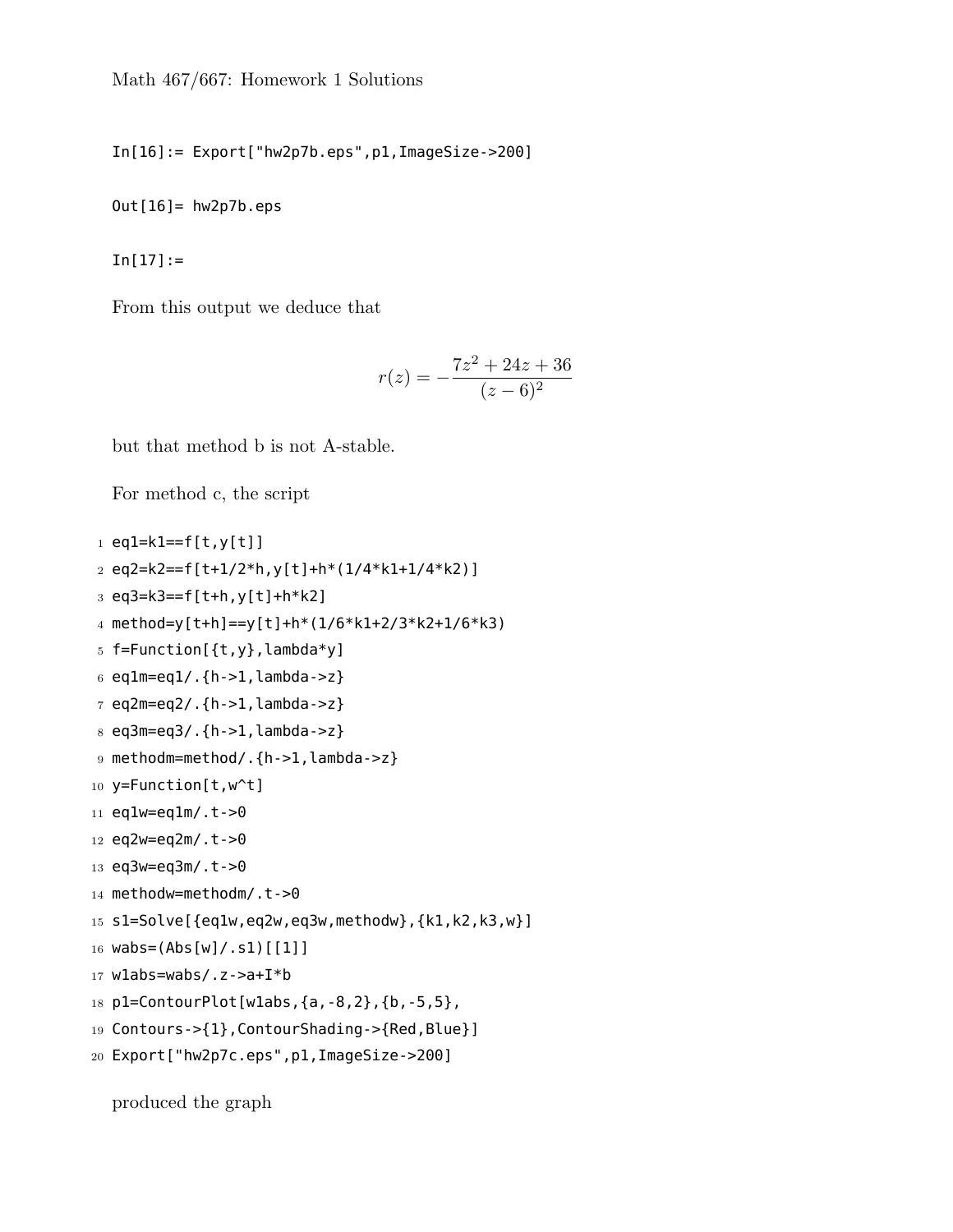



Wolfram Language 12.1.1 Engine for Linux ARM (32-bit) Copyright 1988-2020 Wolfram Research, Inc.

 $In[1]:= eq1=k1==f[t,y[t]]$  $Out[1] = k1 == f[t, y[t]]$  $In[2]:=eq2=k2==f[t+1/2*h,y[t]+h*(1/4*k1+1/4*k2)]$ h k1 k2  $Out[2] = k2 == f[- + t, h(- - + - -) + y[t]]$ 2 4 4  $In[3]:= eq3=k3==f[ t+h,y[t]+h*k2]$  $Out[3] = k3 == f[h + t, h k2 + y[t]]$  $In[4]:= method=y[t+h]==y[t]+h*(1/6*k1+2/3*k2+1/6*k3)$ k1 2 k2 k3  $Out[4] = y[h + t] == h (- + - - - + - -) + y[t]$ 6 3 6  $In[5]: = f=Function[\{t,y\},lambda]$  mbda\*y] Out[5]= Function[{t, y}, lambda y]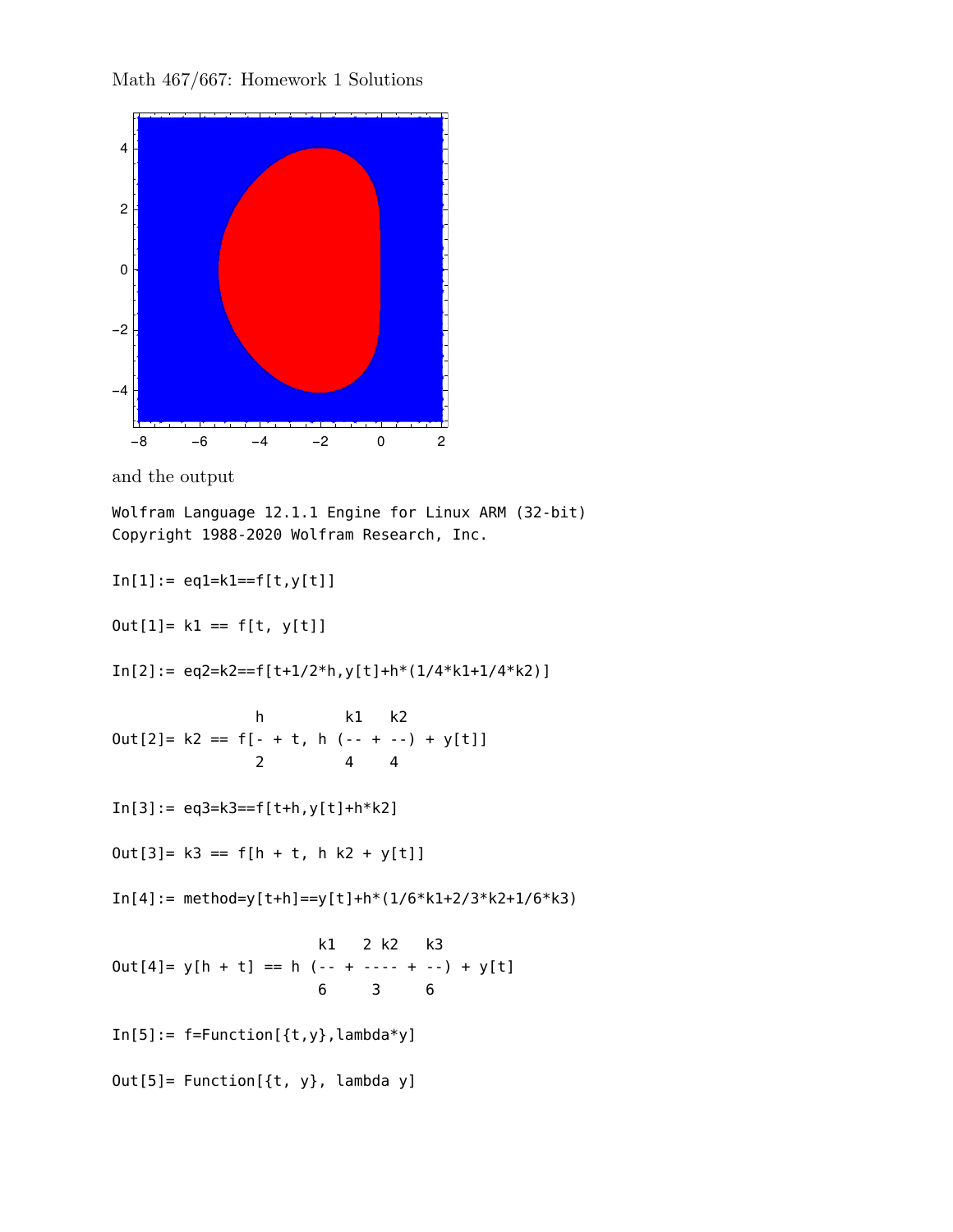```
Math 467/667: Homework 1 Solutions
In [6]: = eq1m = eq1/ . {h > 1, lambda > z}Out[6] = k1 == z y[t]In[7]:= eq2m=eq2/ .{h->1,lambda->z}k1 k2
Out[7] = k2 == z (- - + - - + y[t])4 4
In [8]: = eq3m = eq3/ . {h > 1, lambda > z}Out[8] = k3 == z (k2 + y[t])In[9]:=Methodm=method/ .{h->1,lambda->z}k1 2 k2 k3
0ut[9] = y[1 + t] == -- + ---- + -- + y[t]6 3 6
In[10]:= y=Function[t,w^t]t
Out[10]= Function[t, w ]
In [11]: = eq1w = eq1m/. t->0Out[11] = k1 == zIn[12]:= eq2w=eq2m/.t->0
                   k1 k2
Out[12] = k2 == (1 + - - + -) z4 4
In[13]:= eq3w=eq3m/.t->0Out[13] = k3 == (1 + k2) zIn [14]:= methodw=methodm/.t->0k1 2 k2 k3
Out[14] = w == 1 + - - + - - - + - -6 3 6
```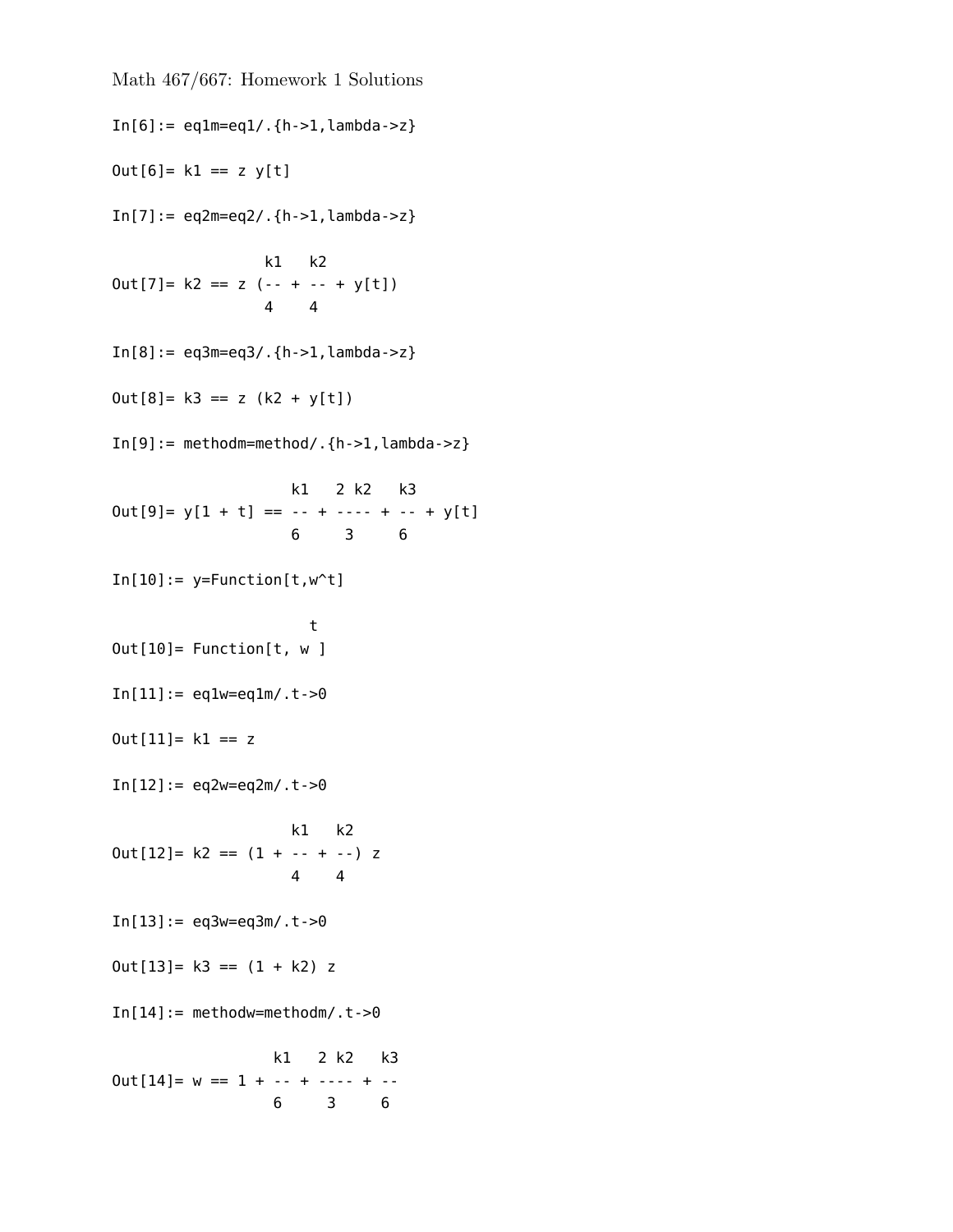$In[15]: = s1 = Solve$   $[eq1w, eq2w, eq3w, methodw, ft1, k2, k3, w]$ 2 2 3  $4 z + z$   $4 z + 3 z + z$ Out[15]= {{k1 -> z, k2 -> -(--------), k3 -> -(---------------),  $-4 + z$  -4 + z 2 3  $-(24 + 18 z + 6 z + z)$ > w -> ------------------------}} 6  $(-4 + z)$  $In[16]: = wabs = (Abs[w]/.s1)[[1]]$ 2 3  $24 + 18$  z + 6 z + z Abs[---------------------]  $-4 + z$ 0ut [16] = ----------------------------6  $In[17]:=$  wlabs=wabs/.z->a+I\*b 2 3  $24 + 18$  (a + I b) + 6 (a + I b) + (a + I b) Abs[---------------------------------------------]  $-4 + a + I b$ Out[17]= -------------------------------------------------- 6  $In [18]: = p1=ContourPlot[wlabs, {a, -8, 2}, {b, -5, 5},$ Contours->{1},ContourShading->{Red,Blue}] Out[18]= -Graphics-In[19]:= Export["hw2p7c.eps",p1,ImageSize->200] Out[19]= hw2p7c.eps  $In[20] :=$ From this output we deduce that *r*(*z*) = *−*  $z^3 + 6z^2 + 18z + 24$ 

 $6(z-4)$